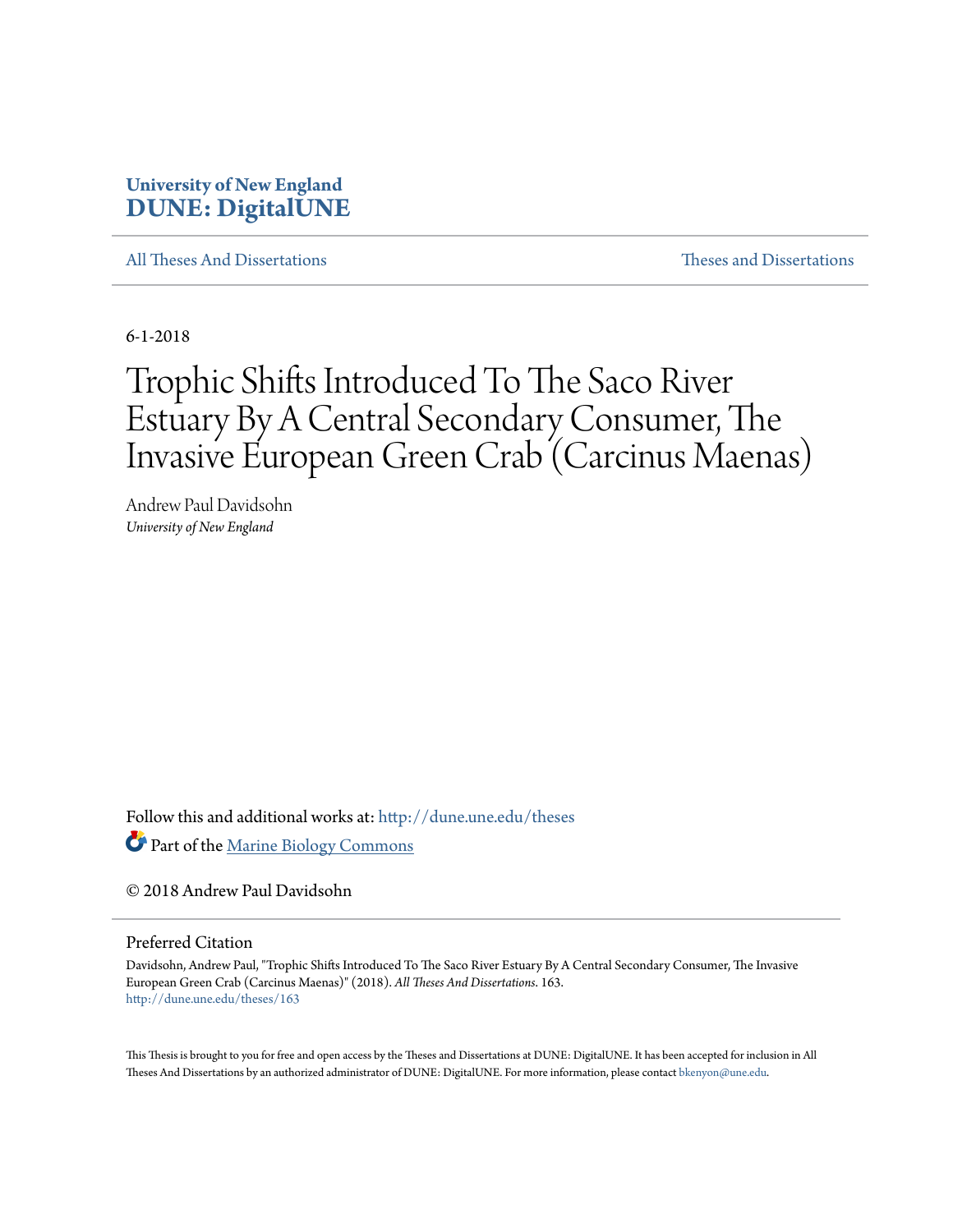## **Trophic shifts introduced to the Saco River Estuary by a central secondary consumer, the invasive European green crab (***Carcinus maenas***)**

**BY**

**Andrew Paul Davidsohn**

Prepared for the University of New England while fulfilling the Degree of

Bachelor of Science

in

Marine Science

May 2018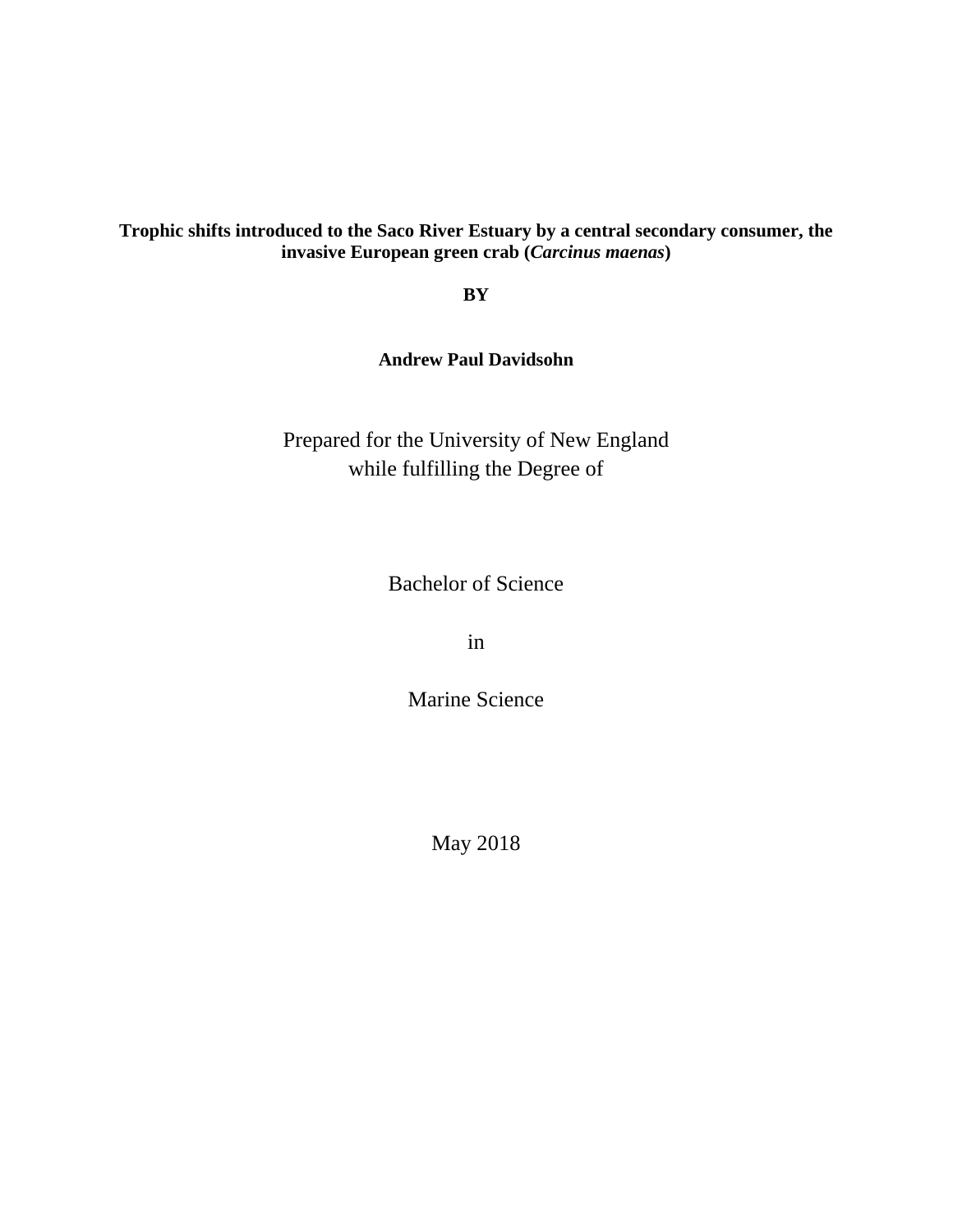This thesis has been examined and approved.

Carrie J. Byron, Ph.D. Assistant Professor of Marine Science

\_\_\_\_\_\_\_\_\_\_\_\_\_\_\_\_\_\_\_\_\_\_\_\_\_\_\_\_\_

\_\_\_\_\_\_\_\_\_\_\_\_\_\_\_\_\_\_\_\_\_\_\_\_\_\_\_\_\_

\_\_\_\_\_\_\_\_\_\_\_\_\_\_\_\_\_\_\_\_\_\_\_\_\_\_\_\_

Andrew Davidsohn Undergraduate Researcher

5/4/18

\_\_\_\_\_\_\_\_\_\_\_\_\_\_\_\_\_\_\_\_\_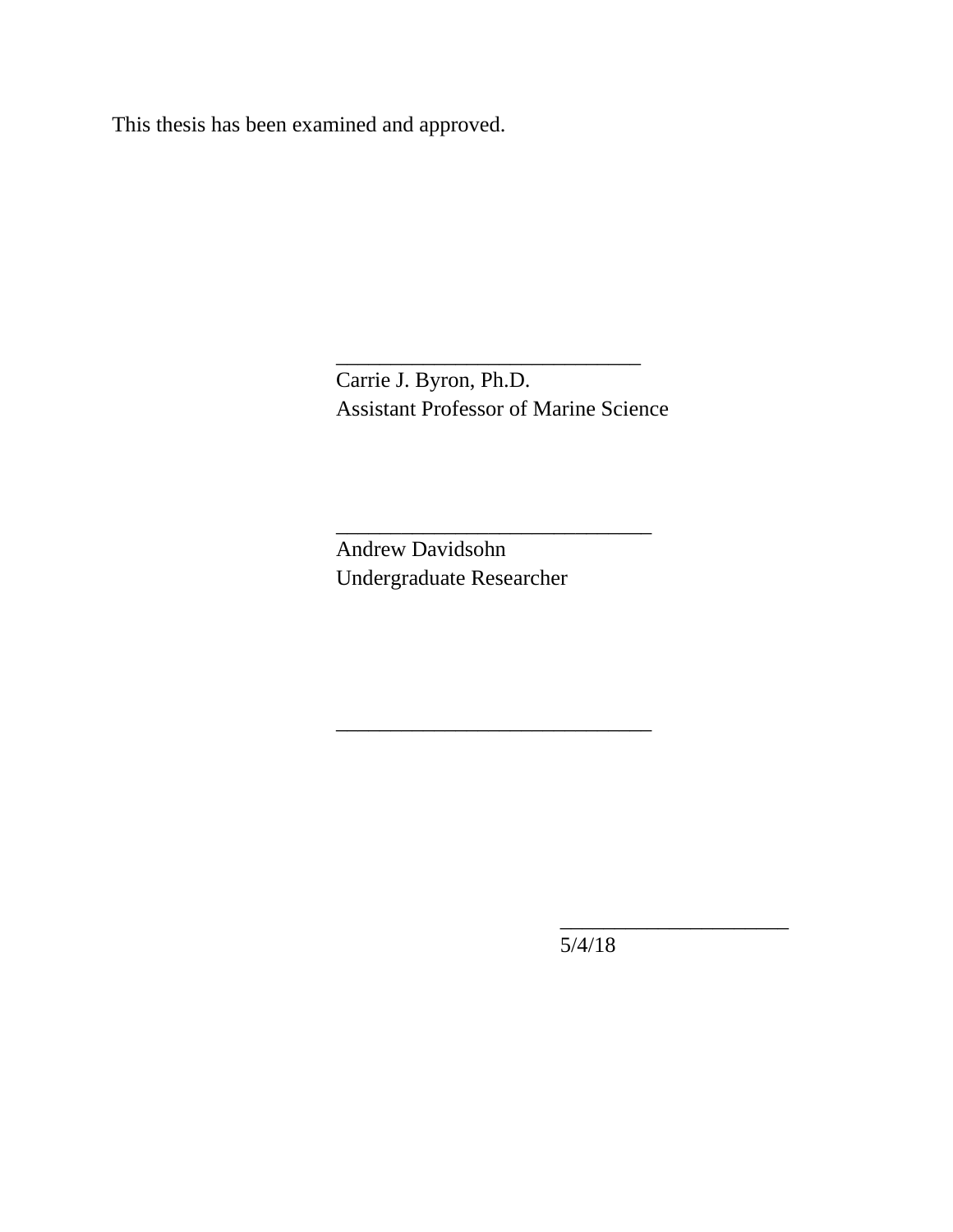Acknowledgements

I would like to thank Dr. Carrie Byron, the entire Byron Marine Ecology Lab, Dr. Barry Costa-Pierce, the Biddeford Shellfish Commission, Tim Arienti, and Addie Waters for all their support for the last three years.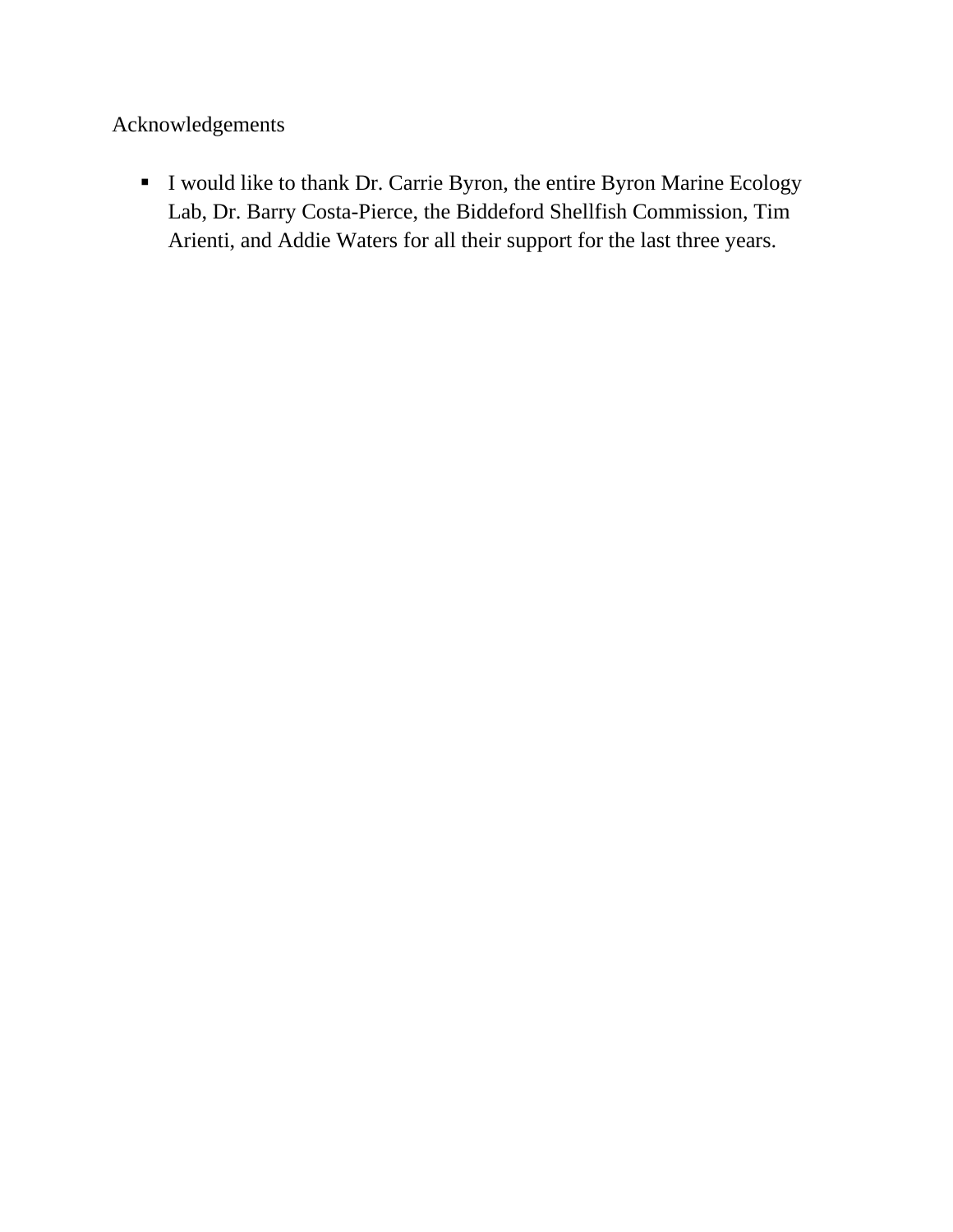| <b>Chapter 1: Stable Isotope Signatures Reflected in Habitat Affinities: Saltwater, Estuarine,</b>                                                                                   |  |  |  |  |
|--------------------------------------------------------------------------------------------------------------------------------------------------------------------------------------|--|--|--|--|
| Chapter 2: The relative impacts of both native predators and the invasive European green<br>crab (Carcinus maenas) on seeded soft shell clams (Mya arenaria) in Southern Maine tidal |  |  |  |  |
| Chapter 3: Trophic shifts in the Saco River Estuary that occur with the arrival and summer                                                                                           |  |  |  |  |
|                                                                                                                                                                                      |  |  |  |  |
|                                                                                                                                                                                      |  |  |  |  |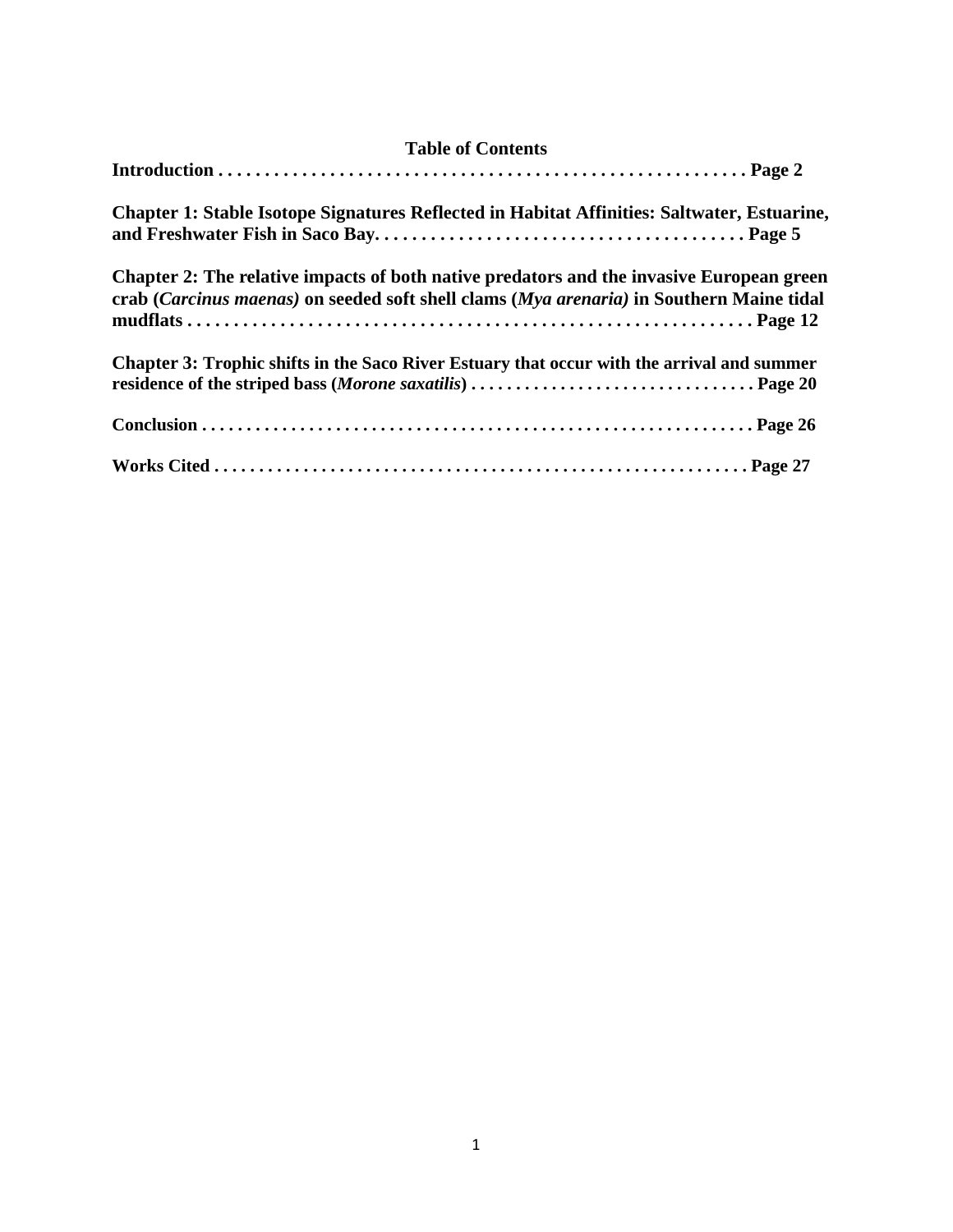#### **Introduction**

The European green crab (*Carcinus maenus*) is one of the most notorious invasive species found along the East coast of the United States. Green crabs were introduced to the US in the 1800s when they supposedly rode in ballast water across the Atlantic Ocean. Green crabs are native to the Atlantic coasts of Europe and Northern Africa. Once established on the Atlantic coast of North America, they started to migrate mostly north, and will continue to do so with warming waters due to climate change. (Glude 1955). Warmer winters will lead to greater crab egg survival, increasing the green crabs' reproductive success. Green crabs have become one of the main and most dangerous predators of bivalve mollusks on the East coast and have become a major problem for soft shell clam harvesters. Not only are green crabs decimating soft shell clam flats, they also have greatly reduced populations of blue mussels (*Mytulis edulis)*, and recent work in Newfoundland has shown that they are also starting to target shallow water scallop populations (Matheson and Mckenzie, 2014). Larger crabs also tend to choose soft shell clams and mussels over scallops, but crabs of all sizes will eat scallops, if presented to them. Green crabs range from 6 to 10 cm, but some are larger (Perry, 2017). Green crab populations are able to access to a wide variety of types and sizes of prey ranging from bivalves to native crabs, due to their scavenger lifestyle. While many of these consequences of the invasive are regularly observed by fishermen, beachcomber, and researchers, not much is known about the true quantifiable and qualitative results of these crabs. This thesis aims to gain an understanding of the fallouts of the green crab invasion by analyzing the trophic interactions in which the green crab acts as a predator and in which it is the prey.

The first chapter found in this thesis is the paper titled *Stable Isotope Signatures Reflected in Habitat Affinities: Saltwater, Estuarine, and Freshwater Fish in Saco Bay.* Utilizing stable isotope analysis of muscle samples from marine species found in Saco Bay, a biplot was created in which these marine species were characterized by their  $\delta^{13}C$  and  $\delta^{15}N$  values. Some of the species included in these samples were striped bass (*Morone saxatilis*), sand eels (*Ammodyes americanus*), green crabs, and Atlantic herring (*Clupea harengus*). Studying species like this is incredibly important due to their high recreational and commercial values. The results from this analytical paper allowed for conclusions to be made about the trophic level of organisms and the geographic location of where that organism was caught, simply based on their  $\delta^{13}C$  and  $\delta^{15}N$ signatures. Where each organism was captured was reflected by the  $\delta^{13}C$  value on the graph, supporting that geographic location, even if it is a within a small area, can be determined using carbon stable isotope analysis. Green crabs were the only species on the list of those sampled that are labelled as invasive and based on the biplot, green crabs seemed to have an impact on other species interactions with each other. Discerning the top-down and bottom up effects of the green crab presence on the Atlantic coast of North America is significant in protecting native resources and coastal livelihoods.

The soft shell clam (*Mya arenaria*), has experienced dramatic population shifts with the introduction of green crabs and is currently being studied to determine the true impacts of this invasive predations. The crabs' direct effects on economically important species like the soft shell clam are felt by the clammers who rely on soft shell clams as a portion of their annual income. Reduced juvenile soft shell recruitment and reduced seeded clam survivorship are two of the most observed changes in the clam flat communities in recent times. Clammers have started to use landscape mesh to cover their juvenile clams in order to increase the clams' survivorship and the profit margins for the clammers. With soft shell clams holding 4% of the seafood market value in Maine, it is critical that the true impacts of predation are understood in order to try an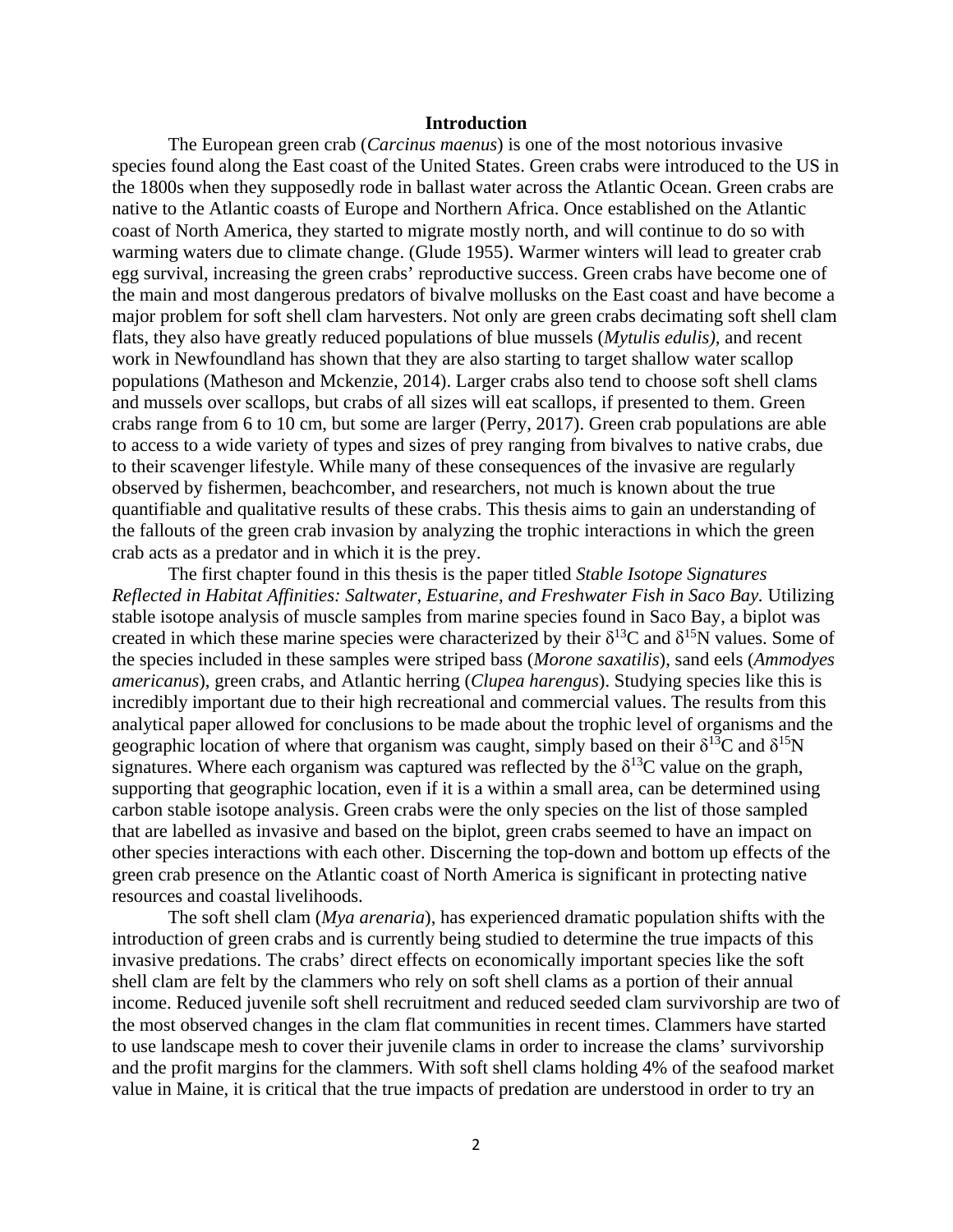reduce the effects and increase both the clammers' yields and also help to maintain this incredibly important ecosystem found within the mudflats. It is estimated that commercial fisheries have experienced upwards of \$44 million in losses from green crabs (Perry, 2011). Chapter 2 titled, *The relative impacts of both native predators and the invasive European green crab (Carcinus maenas) on seeded soft shell clams (Mya arenaria) in Southern Maine tidal mudflats,* aimed to quantify the predation of green crabs on soft shell clams by utilizing various predator exclusion methods, one of which was the landscape mesh that clammers already use. Green crabs are not only an efficient and deadly predator on the mudflats, but they also pose another ecological role: as a food source.

Striped bass are well known as having an extremely varied diet throughout each migratory season. Squid, mackerel, lobsters, and herring are just a few of the notable prey items of the striped bass, but their diet changes as they travel south to north and north to south during the spring and fall (Nelson et al, 2003). Green crabs happen to live within the same range that the striped bass do and are regularly found in the mouths and stomachs of striped bass of all sizes. Striped bass constantly move in search of bait, scouring boulder field, sandflats, and river mouths, among other locations along the Atlantic Coast of North America (Walbaum, 1792). Green crabs also habit the same areas that striped bass do, presenting themselves as a potential food source for striped bass. While many of the striped bass' preferred food sources (i.e. baitfish) are constantly travelling to find food and avoid predators, green crabs tend to congregate in the same areas, as they are weak swimmers and do not migrate any more than within the intertidal zone (Green Crab, Washington). Striped bass find themselves in the presence of green crabs on a near day to day basis, due to their high abundance. As striped bass are opportunistic feeders, green crabs pose a potential to be a supplement to the striped bass's diet, especially when other food sources are scarce. Chapter 3, *Trophic shifts in the Saco River Estuary that occur with the arrival and summer residence of the striped bass (Morone saxatilis),* aimed to determine the importance of green crabs in the striped bass diet, and compare its stable isotope signatures with signatures from other prey items of the striped bass.

Invasive species are of utmost concern when it comes to environmental protection as they can dominate important native species and cause major damage to essential ecological processes, like the cycling of nutrients. Green crabs have been established on the Atlantic coast of North America for 200 years now, and the progressive effects of these invaders on native populations is being observed and analyzed in the field and in the lab. This thesis aims to evaluate the top-down and bottom-up effects caused by the green crab in the Saco River Estuary.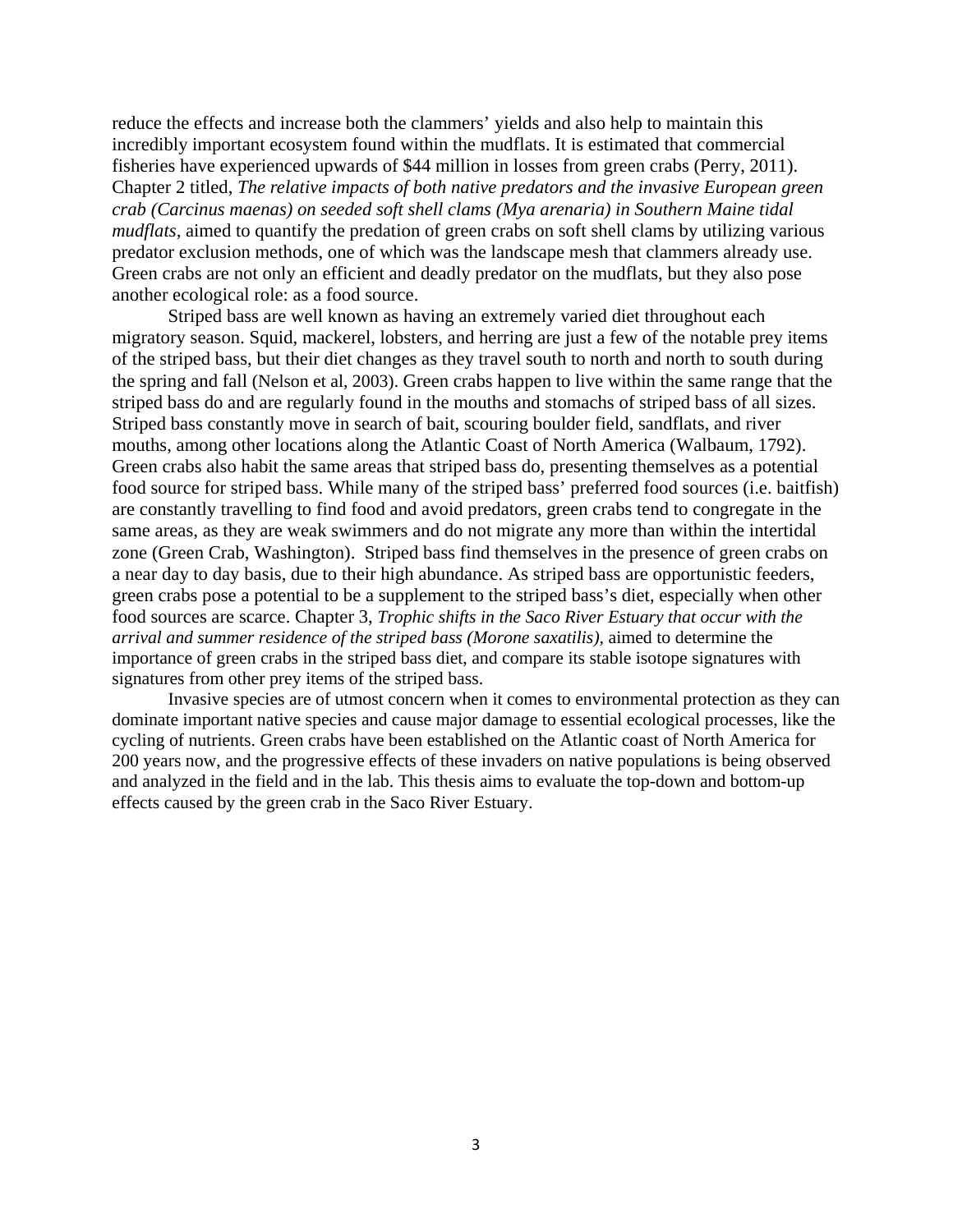# **Site Maps**



Figure 1: Site location in Maine. Located in Biddeford and Biddeford Pool, 30 minutes south of Portland, Maine.



*Figure 2:* Location of focus #1, the stretch of river between the first dam on the Saco River (Cataract) and the mouth, leading into Saco Bay.



*Figure 3:* Map of Biddeford Pool. Biddeford Pool is just south of the mouth of the Saco River.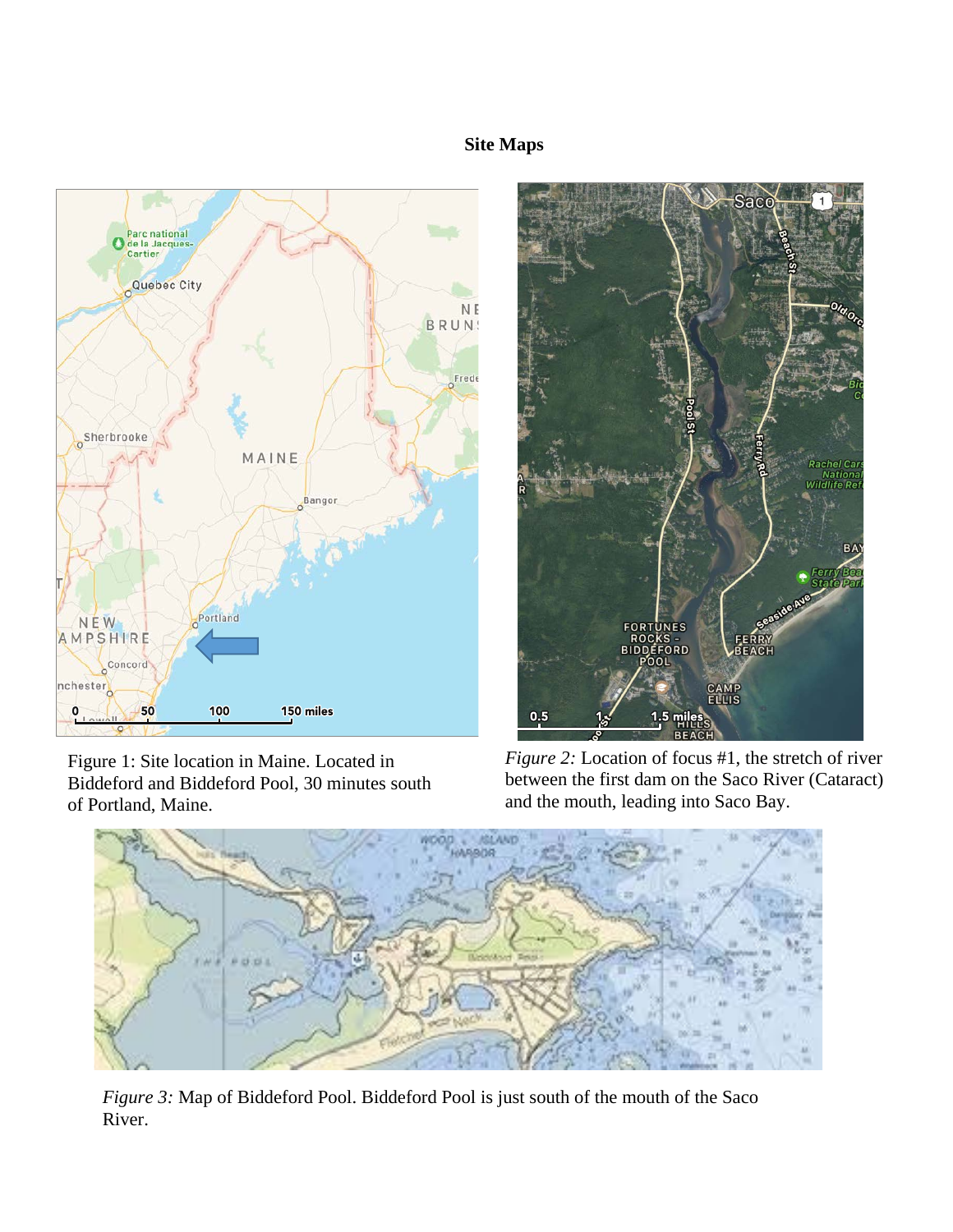## **Chapter 1: Stable Isotope Signatures Reflected in Habitat Affinities: Saltwater, Estuarine, and Freshwater Fish in Saco Bay**

Andrew Davidsohn; Advisor: Dr Carrie Byron Marine Science Center, University of New England, Biddeford, ME

## **Abstract**

Understanding how trophic interactions occur within an ecosystem and being able to map a food web, assists ecologists in understanding the effects humans have on important ecosystems. This benefits our ability to harvest resources from these ecosystems sustainably by giving us an insight into the interconnectedness of these ecosystems. Stable isotope analysis  $(SIA)$  is a method used to map trophic interactions by plotting the  $\delta$ 15 Nitrogen (representative of trophic level) by  $\delta^{13}$  Carbon (representative of primary producer type) on a biplot. SIA was used on samples taken from the Saco River Estuary in order to determine whether or not the primary producer ( $\delta^{13}$  Carbon) type changed between organisms that were categorized as either freshwater, estuarine, or saltwater. I hypothesize that there will be significant differences between the signatures, indicating that environmental preferences of certain organisms can be determined by analyzing the  $\delta^{13}$ C signatures of that organism and identifying that there are significant differences between the carbon values of organisms found in freshwater, estuarine, and saltwater ecosystems.  $\delta^{13}$ C signatures in the consumer reflect the actual  $\delta^{13}$ C value of the primary producer they are eating or their prey has eaten. ANOVA and Tukey Post Hoc analysis supported my hypotheses by indicating that there were significant differences between the  $\delta^{13}C$ values of these three groups.

#### **Introduction**

Saco Bay is a highly active area with some clamming, commercial fishing, and recreational fishing occurring, among many other human activities. The Saco River is a popular area for recreational and commercial fisherman. Many species migrate to the Saco River during the summer, like striped bass (*Morone saxatilis*), river herring (*Alosa pseudoharengus)*, and sand eels (*Ammodytes americanus*), among many other important species (Furey, 2011). Federally protected species like Atlantic and Shortnose Sturgeon (*Acipenser oxyrinchus* and *Acipenser brevirostrum*) congregate in the estuary as well, most likely to feed on the dense populations of sand eels (Novak et al., 2017) found in the river. The river concentrates these species as it contains the necessary nutrients to support such a high concentration of large predators. The area this project focused on stretches from the first dam in the Saco River to the outside of the mouth of the river, about a mile away from the dam. The interactions between recreational fished species like striped bass, federally protected species like sturgeon, and the many baitfish species in the Gulf of Maine are incredibly important in maintaining a healthy ecosystem. These interactions help to maintain the population sizes of each species at a sustainable level (via interspecific competition) and help to transfer nutrients up and back down the food webs, among other important processes. It is very important for humans to understand these interactions in order to help protect the ecosystem and use the resources located in the Saco River Estuary responsibly and sustainably. One method that is used to gain an understanding of trophic interactions is stable isotope analysis.

Stable isotope analysis (SIA) is a method used to determine various ecological factors, mostly trophic level of an organism and the primary production source of a food chain. Stable isotopes are cycled through the food web via the natural processes of the ecosystem (i.e. consumption, decompositions, etc). The two most commonly analyzed stable isotopes used in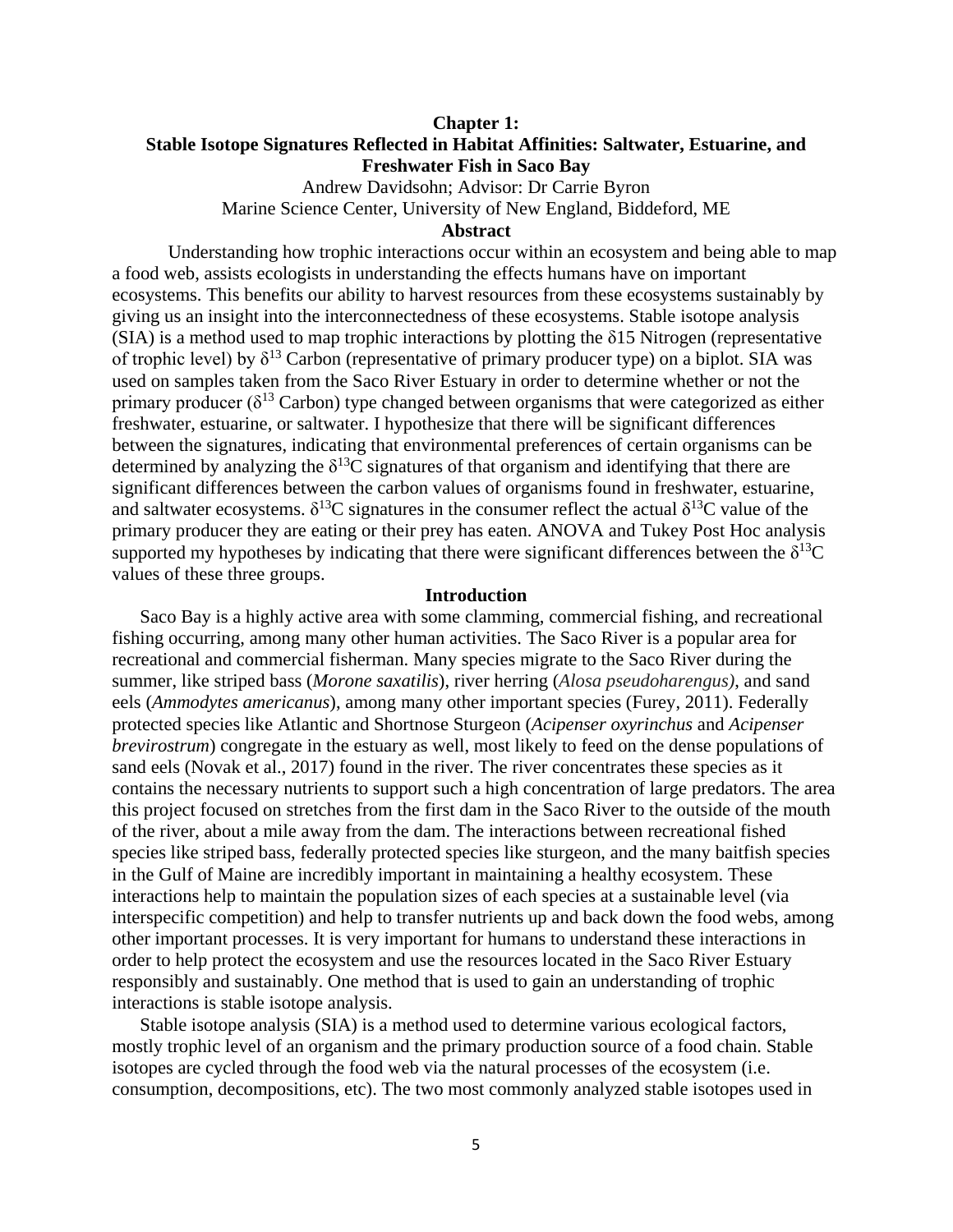food web ecology are carbon and nitrogen, as they are good indicators of the source of primary production in a food web (carbon) and the trophic level of the organisms being analyzed (nitrogen). There are heavy and light isotopes of both nitrogen and carbon circulating through an ecosystem. The ratios of these heavy and light isotopes in organismal tissue are analyzed using a mass spectrometer and elemental analyzer to determine the trophic level (δ15 Nitrogen) and carbon source ( $\delta^{13}$  Carbon) (Fry, 2006). A higher trophic level organism will have a larger  $\delta15N$ value than one with a lower trophic level. δ15N accumulates in higher trophic levels, signaling whether or not an organism is a primary producer, consumer, etc. Nitrogen accumulates in higher trophic levels because each single organism in a higher trophic level contains proportionally more nitrogen than a single organism in the level below it.  $\delta^{13}$ C is used to track the carbon source (base of the food chain) in an ecosystem and can even be used to determine if it is a marine or terrestrial derived or a C3/C4 plant. This is done by comparing your values to previously known value ranges for these types of plants. Analyzing carbon values is extremely important in an estuarine setting because the results can be used to determine which types of primary producers are being consumed in the "in between state" that an estuarine system is, in terms of being between a saltwater and a freshwater ecosystem. Stable isotope ecology plays an essential role in helping us understand the trophic interactions occurring in ecosystems across the globe.

The Saco River estuary is a location that is very significant to many species like the striped bass, sturgeon, and herring. Utilizing SIA, I set out to help characterize the trophic interactions occurring within the Saco River Estuary and to determine whether or not  $\delta^{13}C$  signatures differed between freshwater, estuarine, and saltwater species within a one mile stretch of the Saco River. I hypothesize that there will be significant differences between the signatures, indicating that environmental preferences of certain organisms can be determined by analyzing the  $\delta^{13}C$ signatures of that organism and identifying that there are significant differences between the carbon values of organisms found in freshwater, estuarine, and saltwater ecosystems.

#### **Methods**

*Study Site:* The area that was chosen to study was the stretch of the Saco River from the mouth to the Cataract Dam (about a mile up river from the mouth). The mouth of the river is composed of a sandy bottom and, depending on the tide, can have strong currents rushing out. During the summers, this stretch of river houses many species of anadromous fish, including Atlantic and Shortnose sturgeon and striped bass, that congregate here to feed on baitfish like sand eels and river herring.

*Methods:* Samples were attained using gill nets and were then frozen until further processing. Labelled bags of frozen samples were thawed out and the wet weights and lengths of each individual fish were recorded. Using the fishbase.org, each organism was listed as freshwater, estuarine, or saltwater, based on the very detailed life histories found on the database. Each individual fish was gutted and then a muscle sample was taken from the fillet on either side of each organism. These muscle samples were placed right into a drying oven.

Once dried, each sample was crushed in a mortar and pestle and then placed in a labelled Eppendorf tube. These Eppendorf tubes were sent off to an external lab (Colorado Plateau Stable Isotope Facility) to be encapsulated and analyzed for  $\delta^{13}C$  and  $\delta^{15}N$ . The samples were packaged in 1 microgram tin balls and run through a mass spectrometer and an elemental analyzer. An ANOVA and Tukey Post Hoc HSD tests were then used to determine significant differences between the three groups established (freshwater, estuarine, and saltwater).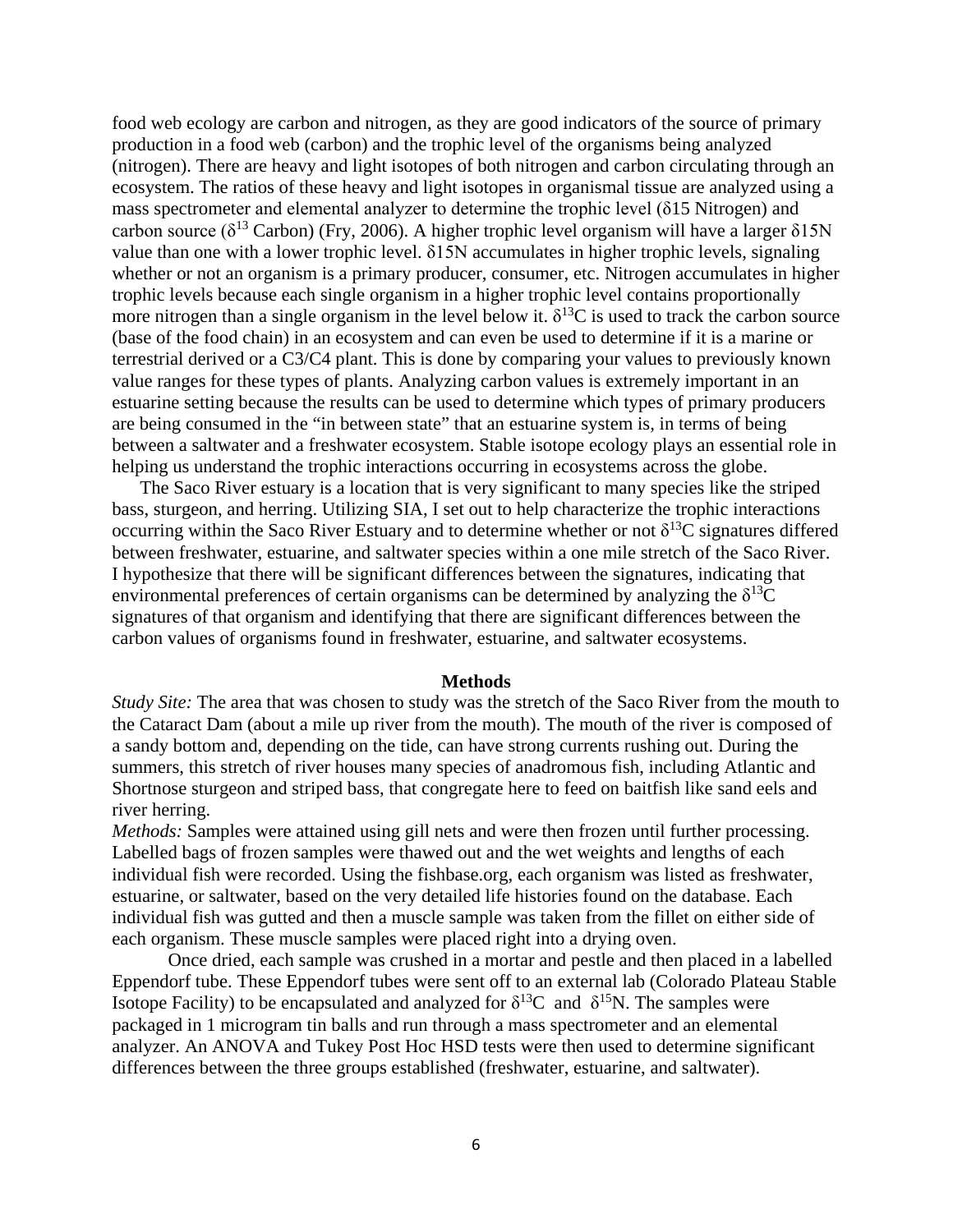#### **Results**

Using, ANOVA and Tukey Post Hoc HSD tests, I was able to determine that there are in fact significant differences in the carbon sources of freshwater, estuarine, and saltwater organisms in the Saco River (*Fig 1*). The  $\delta^{13}$ C range for saltwater organisms was the narrowest (*Fig 1*), while freshwater and estuarine organisms had very wide ranges of  $\delta^{13}C$  value (*Fig 2 and 3*). Overall, the  $\delta^{15}N$  values had a narrow range and were mostly high values across all groups. Striped bass (*Morone saxatilis*) had the highest nitrogen value out of all the samples collected  $(\delta^{15}N=14.34)$ . Some of the lowest observed  $\delta^{15}N$  signatures in this project came from the various baitfish that the striped bass feeds on (i.e. *Clupea harengus* and *Alosa aestivalis*) ( $\delta^{15}N=9.69$  and 9.5 respectively). Using ANOVA and Tukey Post-Hoc analysis, significant differences were confirmed between the  $\delta^{13}$ C signatures of organisms classed as freshwater, estuarine, or saltwater, which helped to support my original hypothesis that  $\delta^{13}C$  signatures would be significantly different between freshwater, estuarine, and saltwater organisms.

#### **Discussion**

Changes in  $\delta^{13}$ C signatures represent a different primary producer at the base of the food chain (Zanden et al, 1999). The significant differences in  $\delta^{13}$ C signatures between the groups helps to express the gradient of primary producers that make up the base of the food web in the Saco River Estuary.  $\delta^{13}C$  signatures are reflected in different ratios depending on the photosynthetic reactions being used. CAM, C3, C4, and marine photosynthetic organisms usually fall within certain ranges on the biplot; C3 plants ranging from -24 to -34 ‰ and C4 plants ranging from -6 to -19 ‰ (Kendall, 2018). CAM plants tend to fall between these two ranges. All the freshwater, estuarine, and saltwater organisms collected for this project were caught in the same 1 mile stretch of river. There is some evidence that the environmental salinity also influences the  $\delta^{13}C$  signature of organisms over time as the salinity varies (Groenigen J-WV, 2002). This helps to explain these significant differences between the three distinct environmental groups. Considering that some of the species collected travel hundreds of miles every year to feed and spawn, it was rather interesting to see that even in a short section of river, there are significant differences in the carbon signatures of those three groups. Niche partitioning within this small section of an ecosystem is also reflected in the data; each group (freshwater, estuarine, and saltwater) is utilizing different organic matter in a small area.

The narrow  $\delta^{13}$ C range for the saltwater organisms was most likely due to the very large number of organisms sampled compared to freshwater and estuarine. The large number of samples helped to reduce the standard errors of  $\delta^{13}$ C associated with a small sample number. The limited number of estuarine and freshwater organisms sampled contributed to the wide standard errors of  $\delta^{13}$ C values for some of the points within those two groups. Wide  $\delta^{13}$ C values could mean either/both that the range of resources used by those organisms contains many different food items, or there were not enough samples to limit the standard error (Rader et al, 2017).

The narrow range and high values of  $\delta^{15}N$  is a reflection of the fact that most, if not all the organisms sampled were primary and secondary consumers in the Saco River. There were no primary producers sampled for this experiment. As was explained before, nitrogen signatures become stronger in higher trophic levels, so the consumers, like striped bass, expressing higher nitrogen values was expected. The highest of these values came from the striped bass muscle tissue. Striped bass are piscivorous and eat a wide variety of bait, making them an intermediate consumer, somewhere between primary and secondary consumer (Walbaum, 1792).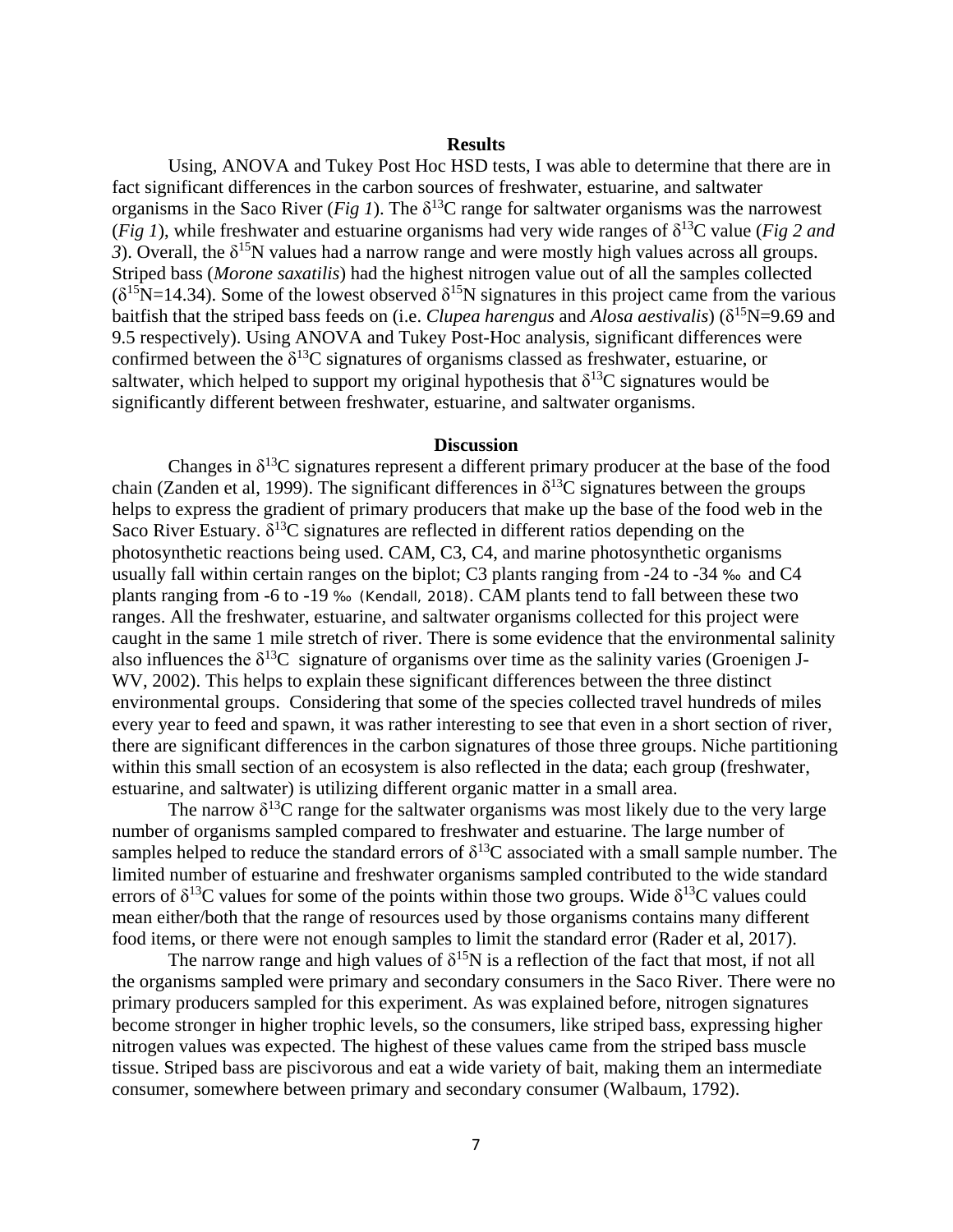This project would benefit from more samples of freshwater species located at the base of the dam to further represent the food web the striped bass is incorporated in. These results help to characterize the isotopic niches of the freshwater, estuarine, and saltwater organisms living in the Saco River Estuary. Utilizing the outcomes from this project and ecosystem modelling, biomass shifts, and trophic shifts can be analyzed and understood in order to minimize the negative impacts. It will also assist in determining sustainable harvest limits in order to maintain the integrity of this very important ecosystem in Southern Maine. One of the speculations that can be made are that there are overlapping food webs within this small section of river. Further sampling for this project and different predator-prey interaction analytics will be applied in the future to answer more specific questions about these interactions.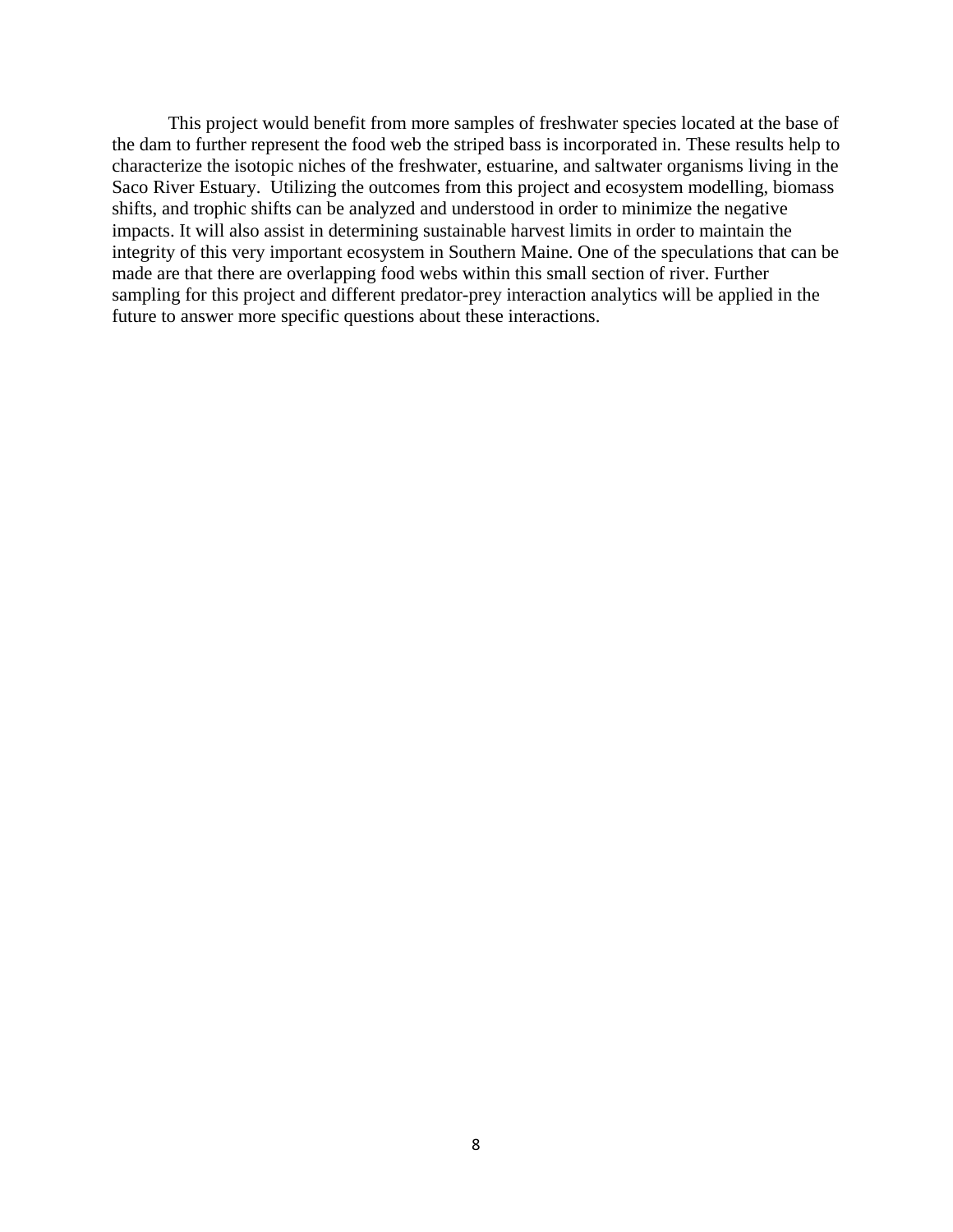#### **Citations**

- Adams, Marc-Oliver et al. "Stable Isotope Signatures Reflect Dietary Diversity in European Forest Moths." *Frontiers in Zoology* 13.1 (2016): 37. *PMC*. Web. 27 Mar. 2017.
- Fry B. Stable Isotope Ecology. New York City, NY: Springer Science and Business Media; 2006.
- Furey NB, Sulikowski JA. The Fish Assemblage of the Saco River. Northeastern Naturalist. [accessed 2017 Mar 5];18(1):37–44.
- Groenigen J-WV, Kessel CV. Salinity-induced Patterns of Natural Abundance Carbon-13 and Nitrogen-15 in Plant and Soil. Soil Science Society of America Journal. 2002;66(2):489.
- Kendall C. USGS -- Isotope Tracers -- Resources. Chapter 2: Fundamentals of Isotope Geochemistry. [accessed 2018 May 8]. [https://wwwrcamnl.wr.usgs.gov/isoig/period/c\\_iig.html](https://wwwrcamnl.wr.usgs.gov/isoig/period/c_iig.html)
- Novak AJ, Carlson AE, Wheeler CR, Wippelhauser GS, Sulikowski JA. Critical Foraging Habitat of Atlantic Sturgeon Based on Feeding Habits, Prey Distribution, and Movement Patterns in the Saco River Estuary, Maine. Transactions of the American Fisheries Society. 2017;146(2):308–317.
- Rader, J. A., Newsome, S. D., Sabat, P., Chesser, R. T., Dillon, M. E. and Martínez del Rio, C. (2017), Isotopic niches support the resource breadth hypothesis. J Anim Ecol, 86: 405– 413. doi:10.1111/1365-2656.12629
- Morone saxatilis summary page. FishBase. [accessed 2018 May 4]. http://www.fishbase.org/Summary/SpeciesSummary.php?ID=353&AT=striped bass
- Zanden, M. J. V. and Rasmussen, J. B. (1999), Primary Consumer  $\Delta$ 13c and  $\Delta$ 15n and The Trophic Position Of Aquatic Consumers. Ecology, 80: 1395–1404. doi:10.1890/0012- 9658(1999)080[1395:PCCANA]2.0.CO;2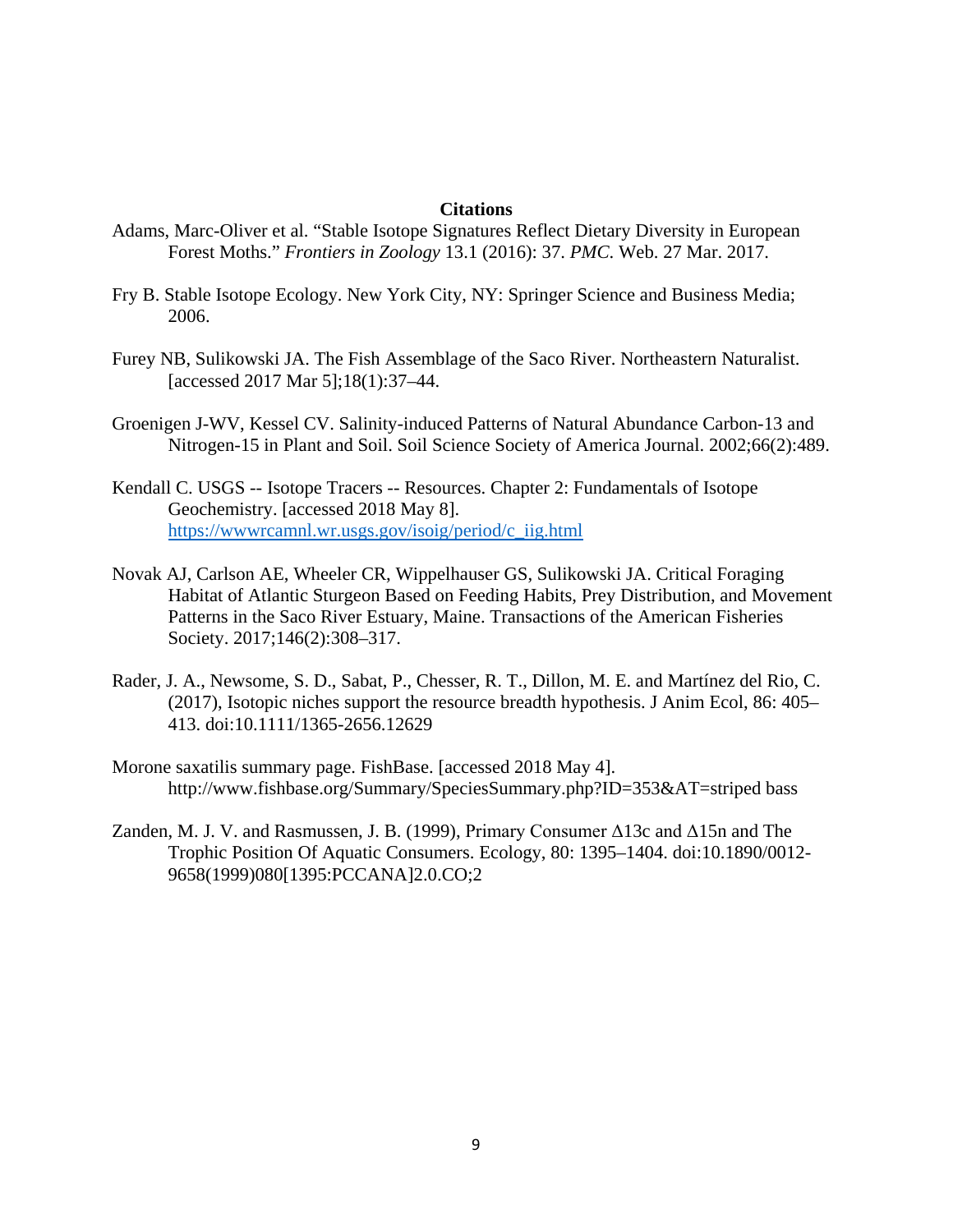## **Tables and Figures**

| source    | sum of<br>squares SS | degrees of<br>freedom vv | mean square<br><b>MS</b> | F statistic | p-value  |
|-----------|----------------------|--------------------------|--------------------------|-------------|----------|
| treatment | 504.54               | $\overline{2}$           | 252.27                   | 45.19       | 1.11E-16 |
| error     | 982.48               | 176                      | 5.58                     |             |          |
| total     | 1,487.02             | 178                      |                          |             |          |

*Table 1:* This table shows the ANOVA output that was used when performing the Post Hoc analysis. The P-value indicated that there were significant differences within the data set, but the Post Hoc was used to determine where those differences were.

| treatments            | <b>Scheffé</b>      | <b>Scheffé</b> | <b>Scheffé</b>            |
|-----------------------|---------------------|----------------|---------------------------|
| Pair $(\delta^{13}C)$ | <b>TT-statistic</b> | p-value        | <i>inferfence</i>         |
| <b>SW vs EST</b>      | 5.3312              | 1.90E-06       | $\star \star$<br>p < 0.01 |
| <b>SW vs FW</b>       | 8.5532              | 5.20E-14       | ** $p < 0.01$             |
| <b>EST vs FW</b>      | 5.4203              | 1.26E-06       |                           |

*Table 2:* This table expresses the results from the Scheffe Post Hoc tests. The interference values between each group tells us that there were significant differences between the  $\delta^{13}C$  values of all three groups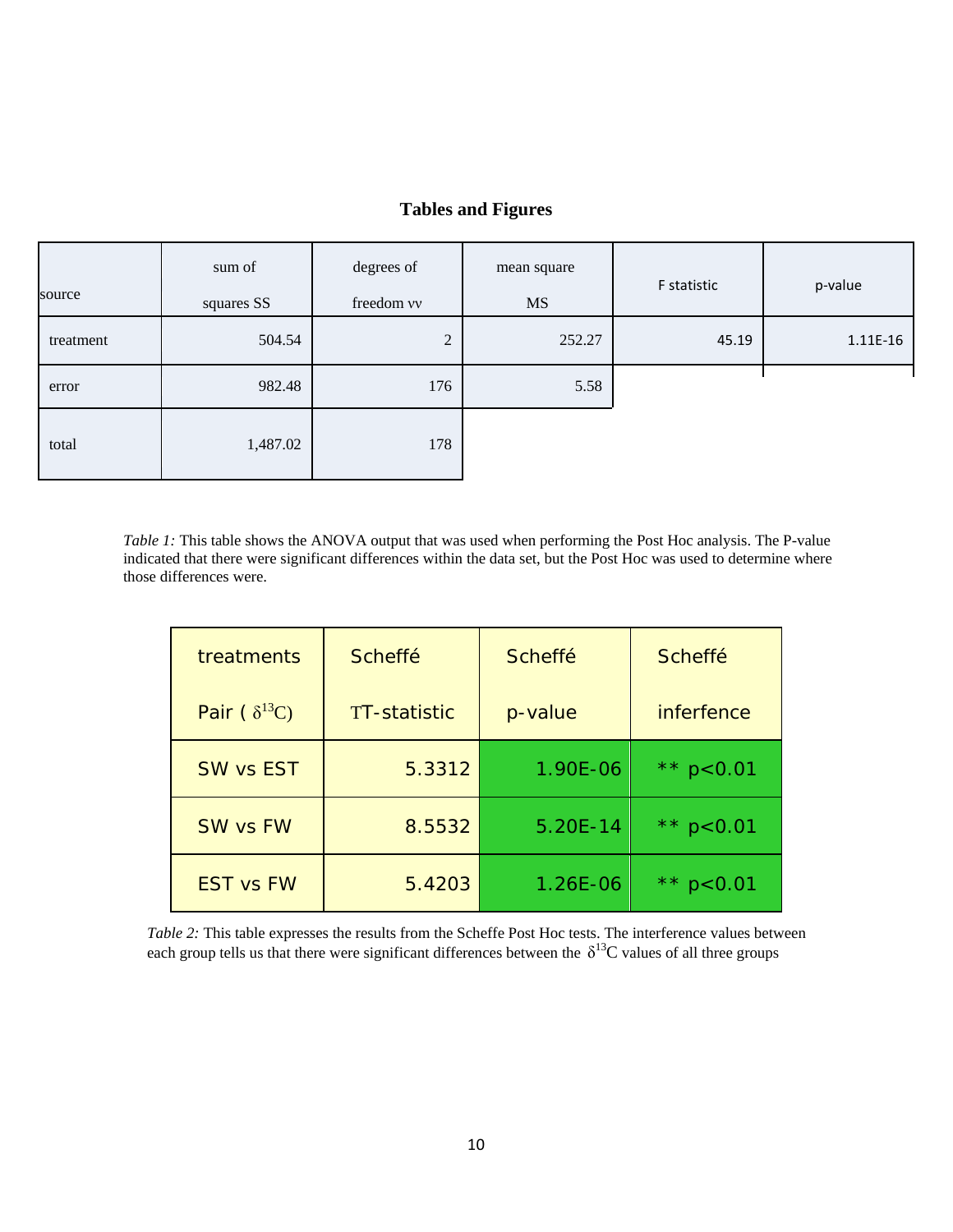

*Fig 1*: This is a plot comparing the  $\delta^{15}N$  values to the  $\delta^{13}C$ values of saltwater organisms in Saco Bay Estuary. Error bars represent standard error.



*Fig 3*: This is a plot comparing the  $\delta^{15}N$  values to the  $\delta^{13}C$ values of freshwater organisms in Saco Bay Estuary. Error bars represent standard error.



*Fig 2*: This is a plot comparing the  $\delta^{15}N$  values to the  $\delta^{13}$ C values of estuarine organisms in Saco Bay Estuary. Error bars represent standard error.



*Fig 4:* This plot compares the  $\delta^{13}$ C and  $\delta^{15}$ N of all three groups (saltwater, estuarine, freshwater). Error bars represent standard error.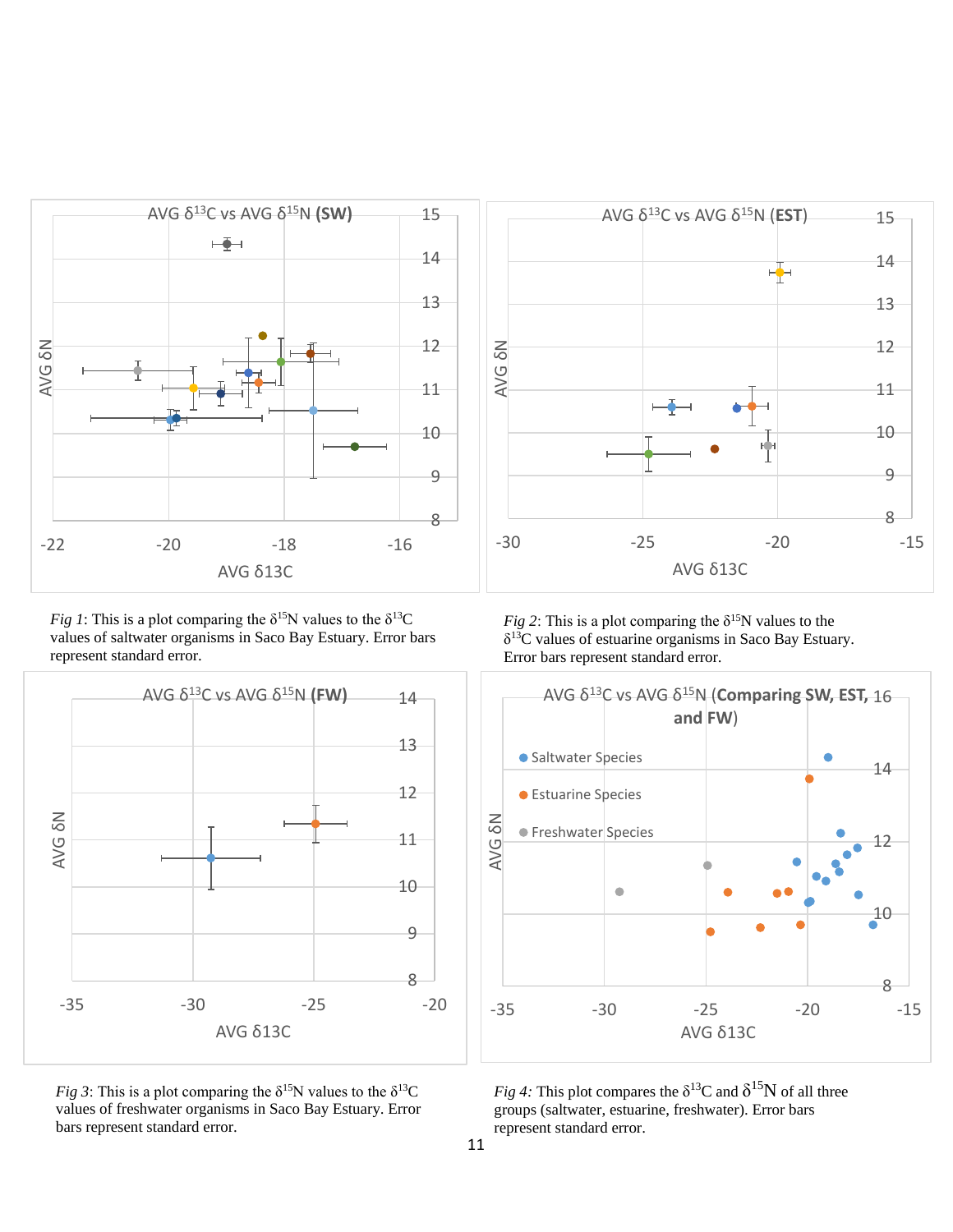#### **Chapter 2:**

## **The relative impacts of both native predators and the invasive European green crab (***Carcinus maenas)* **on seeded soft shell clams (***Mya arenaria)* **in Southern Maine tidal mudflats**

Andrew Davidsohn; Advisor: Dr Carrie Byron Marine Science Center, University of New England, Biddeford, ME

#### **Abstract**

Soft shell clams (*Mya arenaria*) hold 4% (\$24,660,884.72) of the seafood market value in Maine, or 3% (8,294,244.<sup>15</sup> lbs) of the total poundage of seafood taken annually. In Maine, annual soft shell harvests have declined over 40 years by \$30 million. At the same time, populations of invasive green crab (*Carcinus maenas*) have been increasing and are known predators of soft shelled clams, among many other important species. Recent work in eastern Maine demonstrates high predation rates of unprotected clams on mudflats by green crabs. However, little is known about the relative impacts of these invasive species compared to other predators in southern Maine mudflats. A field experiment was conducted to quantify survivorship of clams in the presence and absence of predators using different treatments: netting, flashing, and a control. For each of these three treatments, four plots of five replicate tubes (10 cm PVC) were arranged in Biddeford Pool mudflat, Biddeford, Maine. Netting, a typical method of protecting clams from crabs for commercial harvest, may also deter other predators, such as birds or fish. Aluminum flashing was used to create a 0.5 meter wall around four plots thereby excluding crabs but still allowing access to flying, burrowing, and swimming predators. Results show that netting was more effective in promoting clam survivorship than flashing with 84% clam survivorship compared to 63%, respectively. Interestingly, both exclusion methods  $\left\langle \langle 1\% \rangle \right\rangle$  were equally effective compared to the open control plots (25%) in deterring green crabs, indicated by evidence of crushed shells, suggesting that clam populations are impacted by a diverse suite of predators.

#### **Introduction**

The soft shell clam (*Mya arenaria*) is a major aquaculture product produced and harvested in Maine. Biddeford Pool has a population of soft shell clams that is well monitored and harvested by local clammers. A major threat to these clams along the east coast is the invasive European green crab (*Carcinus maenus*). Green crabs are already high in numbers and increasing every day, due to their high rate of reproduction. These crabs are such a problem because they kill and eat many shellfish, including the soft shell clams, especially the juveniles. As the number of green crabs increases on the East coast, the threat to soft shell clams also increases as a result of the green crabs' high predation rates upon the soft shell clams.

Soft shell clams (*Mya arenaria*) are found in mudflats along the northeastern coast of the United States. These clams are very important to the shellfish industry in Maine and support a major portion of commercial clammers' income every year. These clams make up 4% (\$24,660,884.72) of the seafood market value in Maine and 3% (8,294,244.15 lbs) of the total pounds of live seafood harvested in Maine (Watts 2016). Soft shell clams bring the state around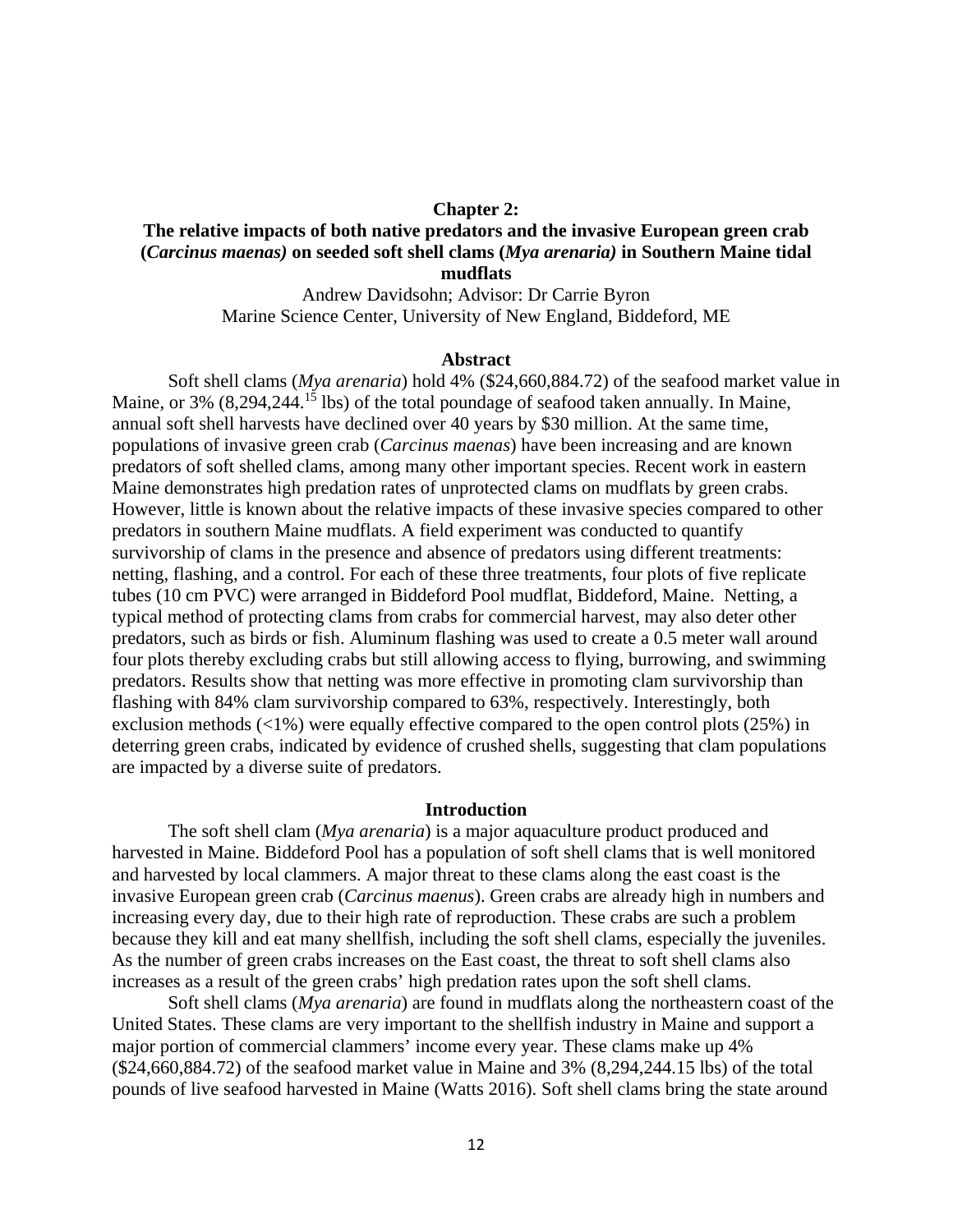\$21 million every year, but prices fluctuate as clam population increases and decreases (Alden 2001). Soft shell clams range in an adult size of about 3 to 4 inches and have a white, chalky shell that is "soft", meaning it can be crushed rather easily. The shell does not actually seal the clam all the way as the clam has a large siphon on one end that extends out to reach the top of the sediment so it can filter feed. The clams feed on dinoflagellates and diatoms in this method (Newell 1986). The clams rarely move from their established location, especially once they are an adult. This sessile nature leaves them rather exposed to predation from many organisms, most importantly the European green crab.

The European green crab (*Carcinus maenus*) is an invasive species that was established in the United States several hundred years ago, most likely via ship ballast (ref). Since that moment, the green crabs have flourished and caused many detriments to the invertebrate species it feeds on. One of the many species it preys on is the soft shell clam. Green crab presence has been mentioned as a factor in the fluctuations of clam numbers over the years, and some research has been done on this hypothesis. Dr. Brian Beal at the Downeast Institute of Maine has looked at survivorship rates of juvenile clams and determined that green crabs are in fact an important predator of soft shell clams, but did not quantify the percentage of predation on the clams is in fact done by the crabs (Beal 2006). The green crab has the potential to be a major detriment to the soft shell clam populations on the East coast and research needs to be done in order to determine the actual effect of this predation.

Green crab populations on the east coast are constantly expanding because they have ample resources to reproduce, eat, and live. With this increase comes the potential for intraspecific competition and extreme amounts of predation on local species that are very important to the ecosystem and the economy. Considering that green crabs do in fact prey on the soft shell clams in Maine, this is a potentially large problem because of the clams' importance to Maine's shellfish economy and the clammers' income. This project will address and quantify how much of an impact the green crabs have on the populations of soft shell clams in a closed mudflat in Biddeford Pool, Maine. Biddeford Pool has a population of soft shell clams that is well monitored and harvested by local clammers. The recent enforcement of a conditional closure to clamming in the Pool adds to the importance to this study in determining the impact of invasive species on a commercially important shellfish. Based off of the results from the experimental design of this project, I hypothesized that (1) soft shell clams will have higher mortality in the presence of predators and (2) predation on adult soft shell clams by green crabs will be higher than predation by any other predators in the Pool.

This project will attempt to measure the impact of predators on clams by using an experimental field-based design that excludes predators to determining the rate that green crabs consume the soft shell clams. The results of this project can be compared to the results of Dr. Beal's (2006) work in northern Maine thereby allowing for generalizations regarding the spatial heterogeneity of green crab impact on soft shell clams across clam flats in Maine.

#### **Methods**

*Study site:* The site being used for the experiment is Biddeford Pool in Biddeford, Maine. There is a large intertidal mudflat located in the actual pool. The pool has one inlet/outlet by which it fills with the incoming tide and empties with the outgoing. The Pool drains completely when it is low tide, exposing a large clam flat that is utilized by people and other organisms. An area was chosen away from the inlet as to avoid any current. This avoidance of the inlet is a result of a study that suggests that crabs will not look for bait in a high flow area; the inlet of the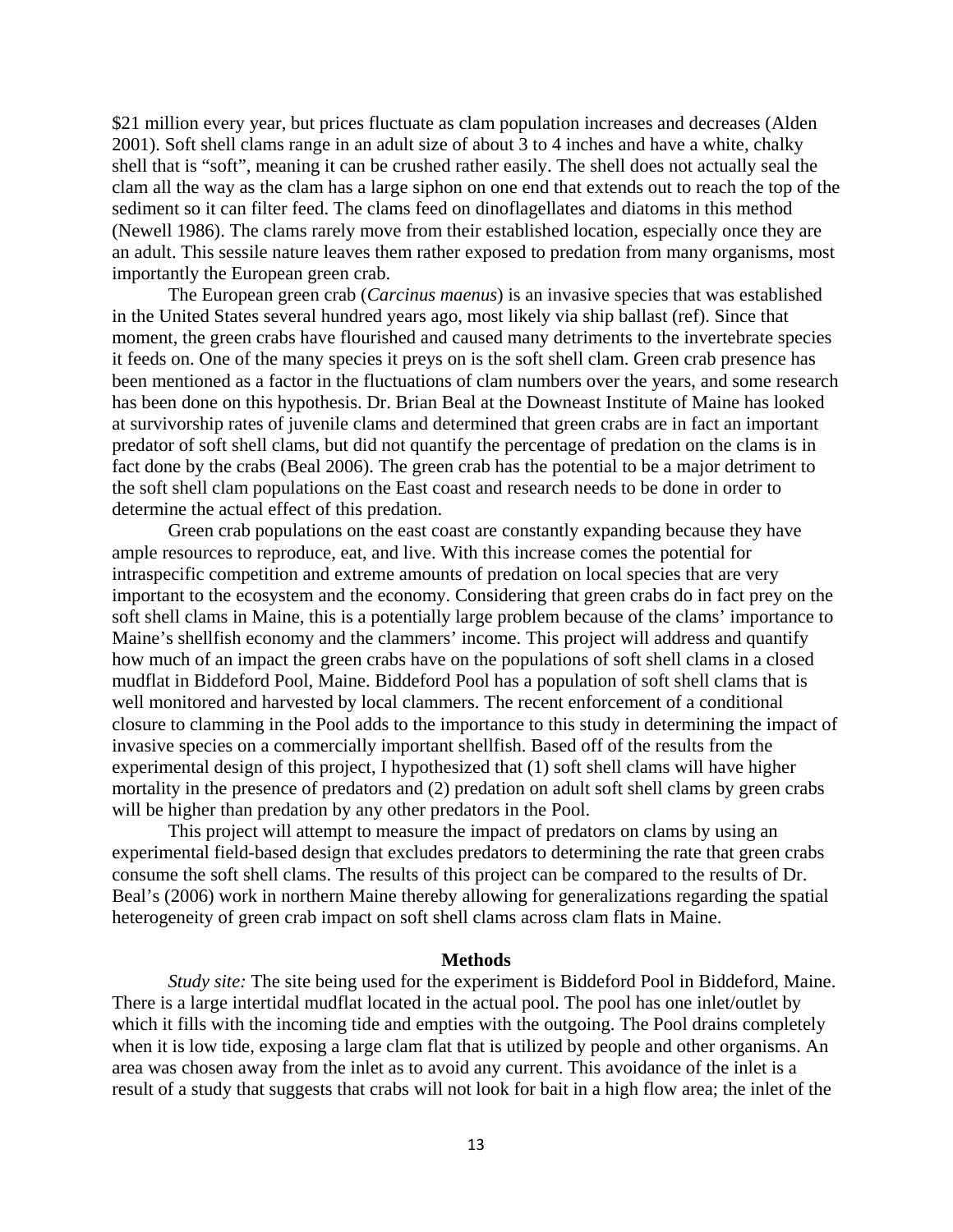Pool has high flow during incoming and outgoing tides, which would result in little to no crab predation (Robinson, 2011). All of the field work was performed during low tide when the mudflat was exposed so there was easy access to the clams.

*Design:* 60 one foot long, four inch diameter PVC tubes were sunk into the mud, in groups of five, so they were flush with the surface (Beal 2006). Four of the groupings were left completely exposed on both ends (the control), four groups were covered with landscape mesh on either end (total predator exclusion), and four of the groups were surrounded by a 24 inch tall sheet metal ring (selective predator exclusion). The main goal of the metal ring was to act as a crab deterrent as it was too slippery for the crabs to climb up and it was too tall for them to swim up and over, excluding an unexpected algae raft with crabs attached. These different groupings were randomly placed throughout the study site. Two juvenile soft shell clams (10-16 mm) were placed in each tube. Each of the plots were checked every two weeks to look for signs of predation (damage to the shell, dead clams, missing clams, etc.). Crushed clam shells were counted as predation by crabs (Tan, 2015). Living, empty, crushed, and missing clams were recorded in order to determine the green crab predation rate. Observing the plots every two weeks reduced human disturbance of the clams and sediment and also gave a considerable time window for any predation to occur. The survivorship rates of the clams in each treatment were calculated by taking the number of dead clams for each plot in each treatment, averaging them together, and dividing it by the total number of clams in each plot (10). The mortality rates for each type of plot (exclusion of all predators, exclusion of crab predators, no exclusion) were compared to determine if the crabs are the major predator, fish are a major predator, or if all the clam's predators have a relatively equal impact on the clams ANOVA testing was performed along with Tukey Post-Hoc analysis to determine the differences between the mortalities of the closed, open, and flashing plots and to discern whether or not these differences are significant..

#### **Results**

When comparing the differences between treatments, it was found that there were significant differences in the mortality rates of clams in tubes with no predator exclusion, all predator exclusion, and crab-only exclusion. All the p-values between the treatments were less than 0.01, which translates to significant differences between the mortality rates in each treatment (Table 1). This supports the hypothesis that predator exclusion would have an effect on mortality rates and that the three treatments would have different mortality rates. The same tests were done between sampling dates to test if the progression of the summer had any effect on the mortality rates of the clams. This set of results came out inconclusive, with all p-values for mortality rates between trial dates being greater than 0.01. There was no relation between clam mortality and progression of the summer in this project.

The results of this project supported both of the original hypotheses. The preliminary hypotheses were that the clams with no predator exclusion placed around them would have the highest mortality rate in comparison to clams with predator exclusion placed around them. The second hypothesis was that green crab predation would be responsible for the most clam death. In the presence of all predators (open plots), there was a 17.5% survivorship rate. To compare, the closed plots had a survivorship rate of 87.5% and the plots surrounded by the metal flashing had a survivorship rate of 62.5%. It was also found that, in comparison to other causes of death (worms, birds, etc.), crabs caused the most deaths, with 45% of all deaths recorded in the duration of this project were perceived to be the result of green crab predation (Fig. 1).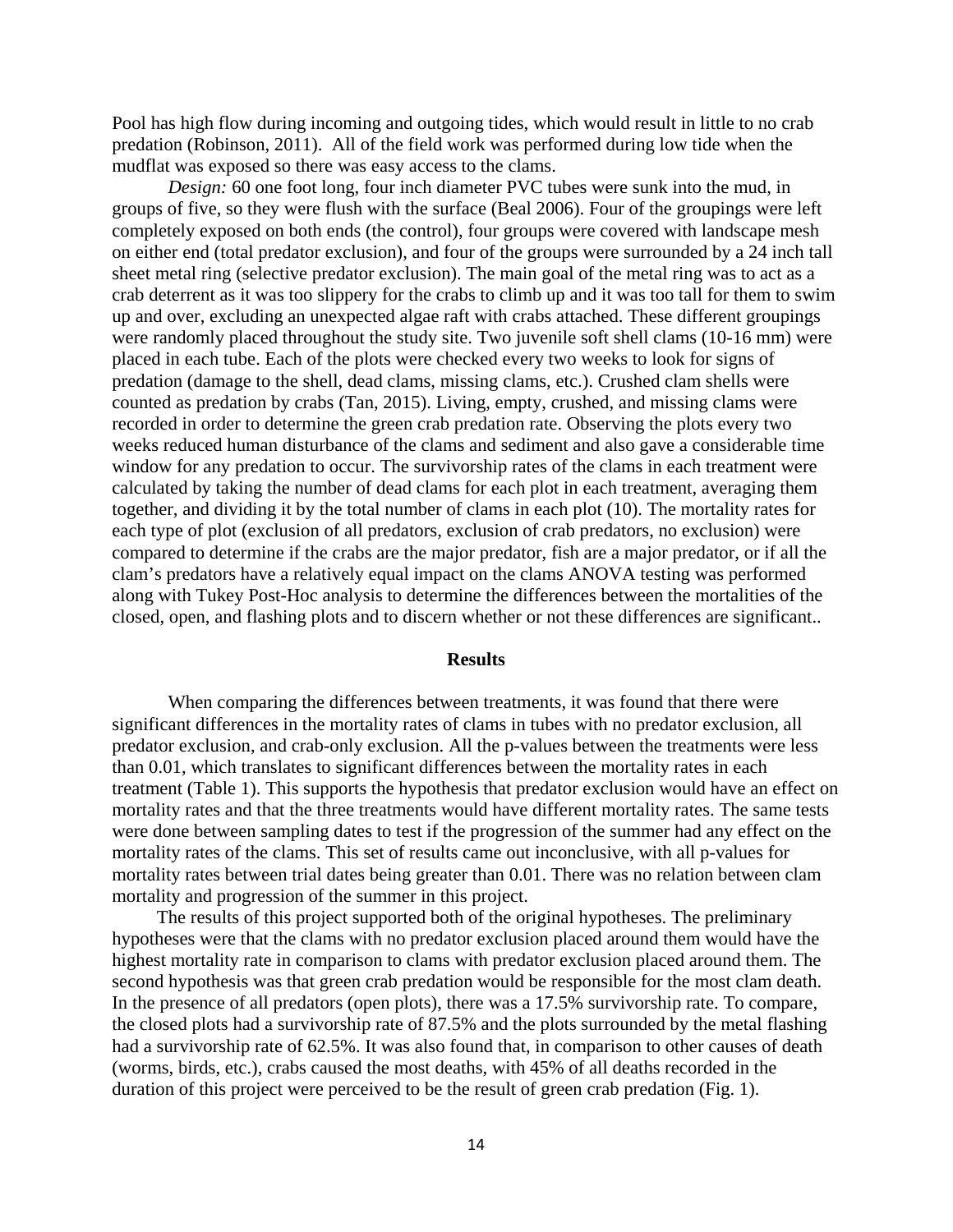#### **Discussion**

My project aimed to determine which predators had the most effect on the survival of these hatchery sized clams. I used Dr. Brian Beal's conclusion that predation was the number one cause of clam mortality as one of the inspirations for this project. His project looked at spatial variations as the variable being tested. He found that it was in fact predators that were the main cause of mortality in soft shell clams, not the spatial variations in which they live (Beal 2006). I wanted to determine which of these predators was the most detrimental to the populations of clams. It was easiest to divide the predator categories in crabs, worms, and an "other causes" category. With predation being the number one cause of death for soft shells according to Dr. Beal, my project showed that 45% of all death was caused by crabs. This high percentage of soft shell clams being lost to green crabs is extremely detrimental to the commercial clamming industry.

The results of this project are extremely important to the commercial clamming industry. With Biddeford Pool theoretically representing all clam flats in Maine, we can make an estimate of how much money is lost each year through clam mortality as a result of crab predation. According to the results of this project, 45% of all clam population is lost to crab predation over a course of just 8 weeks. \$24 million is brought in each year from softshell clams alone (Watts 2016). If it is assumed that 45% of the total population was taken by crabs, that is over \$11 million lost every year to crabs. If crabs were not an issue, the total net worth of the clams harvested in Maine alone would be around \$35 million dollars. This allows an inference to be made that any predator exclusion is better than no exclusion when it comes to seeding and farming soft shell clams in Maine. This project had two types of predator exclusion on different plots: a metal flashing ring and landscape netting. Both of these predator exclusion methods had higher clam survival rates than the unprotected clam plots. Some of the covered tubes also had quite a few recruited wild clams in them. They were protected by the tubes and the mesh, much like the planted clams, and were able to settle and grow considerable amounts between trial days.

 Throughout the duration of the project, there were many clams recorded as missing. This was determined to be the result of human error (not digging deep enough) or bird predation (there were empty shells around the tubes and bird footprints). Fish predation was also considered, but literature review revealed that mummichogs seem to be the only fish that predate on soft shell clams. Much of this predation on soft shell clams is on larval clams by mummichogs larger than 55 mm, so I did not expect to see many of the size class clams used in this experiment to be eaten by finfish (Kelso, 1979). During the last two trials, the tubes were checked top to bottom for clams and many clams from the first trial were still in the tubes, but buried much deeper than we had dug previously. These clams were also much larger than the other ones that had been counted earlier. One inference that can be made about this is that the larger clams had somehow buried deeper than others on the placement day and were able to avoid most predation and were able to double and even triple in size in some cases. It is known that soft shell clams dig proportionally deeper as they grow larger (Zwarts and Wanink 1991), meaning that as they grew larger in the tube they also dug deeper. It has also been observed that soft shell clams will bury deeper in response to green crab presence, so this is another possible reason why these clams were so much bigger and deeper than the other (Whitlow 2010).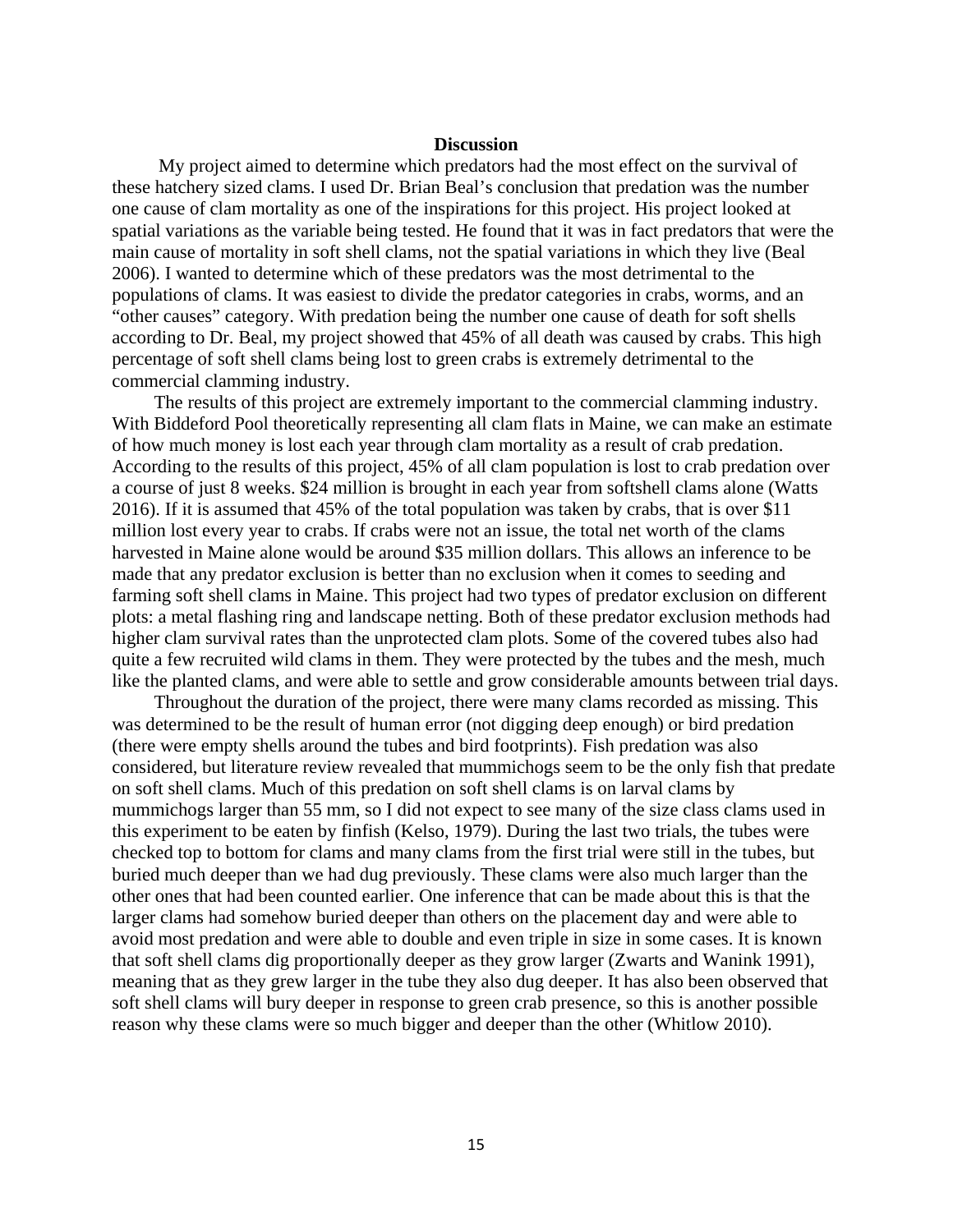## **Conclusion**

 This predator exclusion project brings to attention the understanding that green crabs are one of the soft shell clam's major predators, with 45% of recorded clam deaths being caused by green crabs. Clam diggers who seed their flats need to work hard to protect their harvest from the green crabs' high predatory rate. I hope that this project will produce more effort in research into creating a more sustainable and manageable soft shell production method. If an efficient and simple way of spawning and growing soft shell clams in an aquaculture setting is developed, the wild populations would be spared our portion of wild soft shell removal. Ideally, I hope this project can help us develop overall better aquaculture for soft shell clams, and a better understanding of the species itself, so we can better protect it and utilize it in the future.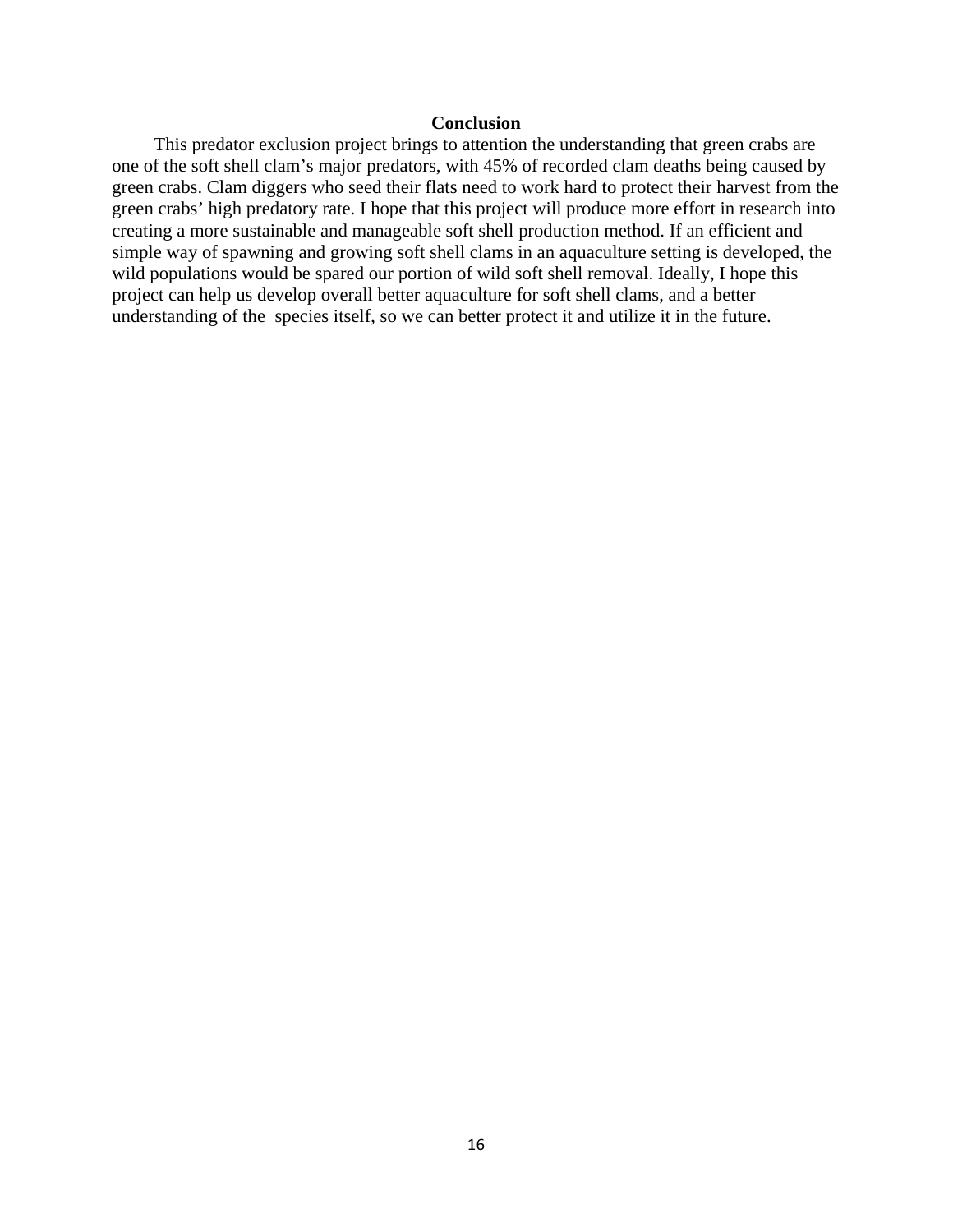#### **Works Cited**

- Alden R, Perkins D. 2001 Jan 10. COASTAL FISHERY RESEARCH PRIORITIES: SOFT SHELL CLAMS (Mya Arenaria) [Internet]. (ME): Maine Department of Marine Resources; [cited 2016 Mar 3]
- Beal B. 2011. Pictorial Manual for the Culture and Grow-out of Soft-Shell Clams: A Practical Guide to Farming Clams in Maine's Intertidal Zone [Internet]. Beals(ME): Downeast Institute; [cited 2016 Jun 15]
- Beal B. 2006. Relative importance of predation and intraspecific competition in regulating growth and survival of juveniles of the soft shell clam, *Mya arenaria* L., at several spatial scales. Journal of Experimental Marine Biology and Ecology 336 (2006):1–17.
- Kelso W. 1979. Predation on Soft Shell Clams, *Mya arenaria*, by the Common Mummichog, *Fundulus heteroclitus*. Estuarine 2(4):249-254.
- Newell, C.R., and H. Hidu. 1986. Species profiles: life histories and environmental requirements of coastal fishes and invertebrates (North Atlantic) – soft shell clam. U.S. Fish Wildl. Serv. Biol. Rep. 82(11.53). U.S. Army Corps of Engineers, TR EL-82-4. 17 pp
- Robinson E, Smee D, Trusell G. 2011. Green Crab (*Carcinus maenas*) Foraging Efficiency Reduced by Fast
- Tan EBP, Beal BF. Interactions between the invasive european green crab, C*arcinus maenas* (L.), and juveniles of the soft-shell clam, *Mya arenaria* L., in eastern maine, USA. J Exp Mar Biol Ecol 2015;462:62-73.
- Watts R. 2016 Feb 19. Preliminary 2015 Commercial Maine Landings By Ex-vessel Value. Maine Department of Marine Resources.
- Whitlow WL. Changes in survivorship, behavior, and morphology in native soft-shell clams induced by invasive green crab predators. Mar Ecol 2010;31(3):418-30.
- Zwarts L, Wanink JH. The macrobenthos fraction accessible to waders may represent marginal prey. Oecologia 1991;87(4):581-7.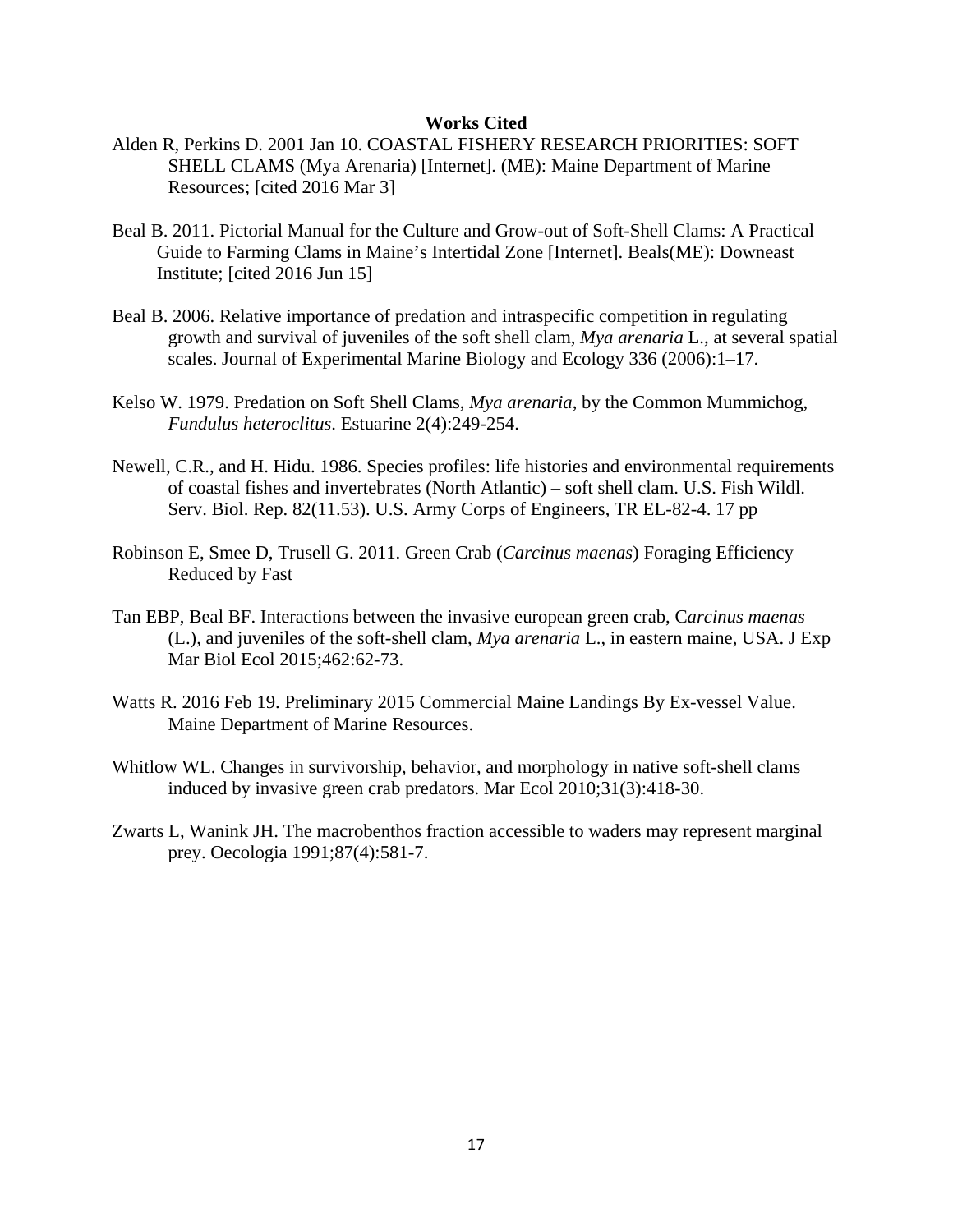|                       | <b>Figures and Statistics</b> |     |          |          |           |          |
|-----------------------|-------------------------------|-----|----------|----------|-----------|----------|
| <b>SUMMARY</b>        |                               |     |          |          |           |          |
|                       |                               |     |          |          |           |          |
| Groups                | Count                         | Sum | Average  | Variance |           |          |
| Column 1              | 4                             | 7   | 1.75     | 0.25     |           |          |
| Column <sub>2</sub>   | 4                             | 35  | 8.75     | 0.916667 |           |          |
| Column 3              | 4                             | 25  | 6.25     | 0.916667 |           |          |
|                       |                               |     |          |          |           |          |
| <b>ANOVA</b>          |                               |     |          |          |           |          |
| Source of             |                               |     |          |          |           |          |
| Variation             | SS                            | df  | MS       | F        | P-value   | F crit   |
|                       |                               |     |          |          | $2.82E -$ |          |
| <b>Between Groups</b> | 100.6667                      | 2   | 50.33333 | 72.48    | 06        | 4.256495 |
| <b>Within Groups</b>  | 6.25                          | 9   | 0.694444 |          |           |          |
| Total                 | 106.9167                      | 11  |          |          |           |          |

*Table 1:* ANOVA results from the dataset. The p-value of the entire data set is p<.01, representing significant differences within the data set.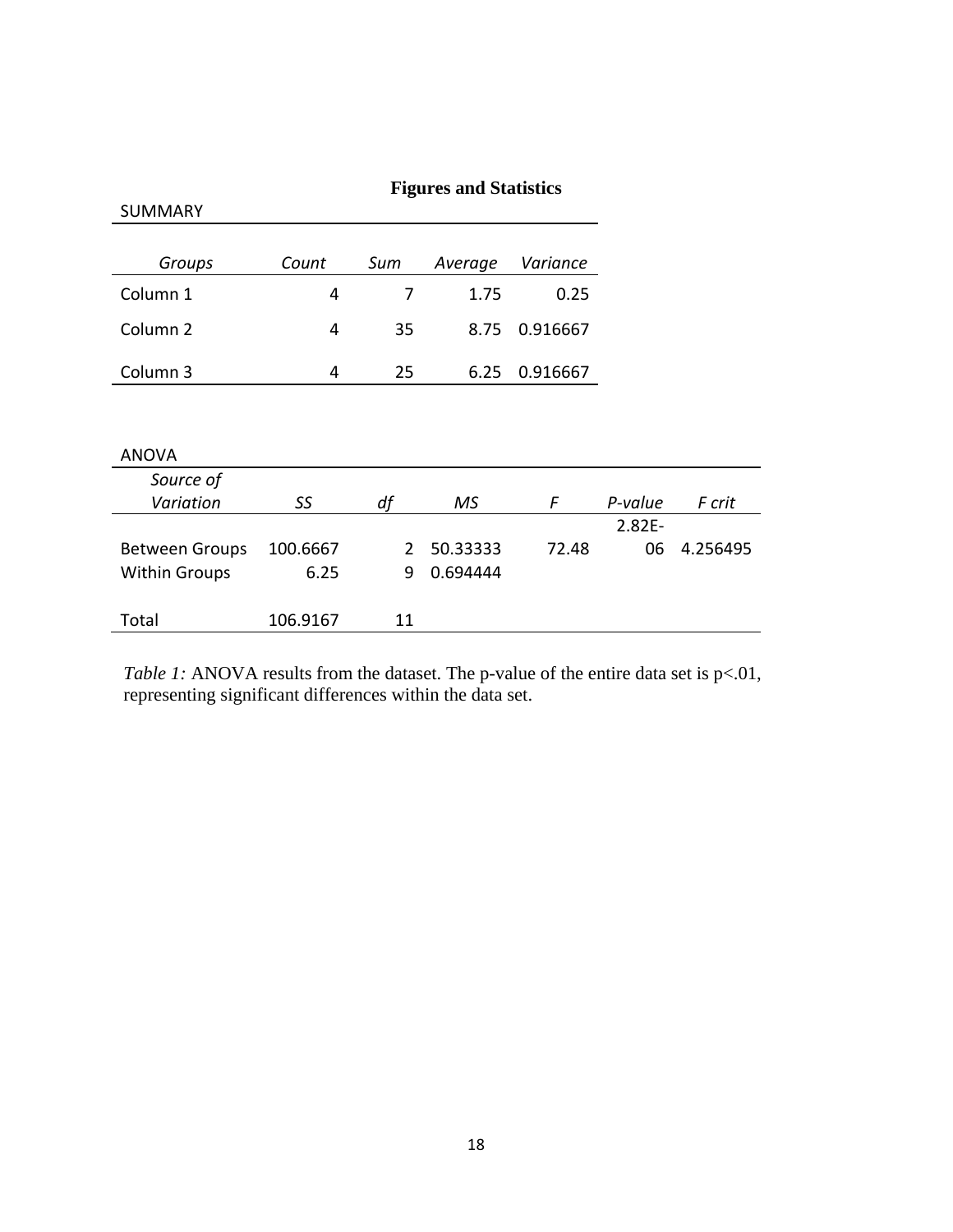

*Fig 1:* A graph representing the survivorship rates of juvenile soft shell clams with varying degrees of predator exclusion. Error bars represent standard error of the population.

*Table 2:* The results of the Tukey Post Hoc Analysis, checking for significant differences in survivorship between the 3 predator exclusion treatments. Each treatment had an n of 4, with each sampliong day occurring every 2 weeks for the entire summer (May through August) each tube contained 2 clams that were checked on and replaced every two weeks, if needed. Green boxes represent significant differences between the three treatments.

| treatments                          | <b>Tukey</b><br><b>HSD</b> | <b>Tukey</b><br><b>HSD</b> | <b>Tukey</b><br><b>HSD</b> |
|-------------------------------------|----------------------------|----------------------------|----------------------------|
| pair                                | Q statistic                | p-value                    | inferfence                 |
| Open vs<br><b>Closed</b>            | 10.2616                    | 0.001                      | $**$<br>p < 0.01           |
| Open vs<br>Flashing                 | 6.8411                     | 0.001                      | $**$<br>p < 0.01           |
| <b>Closed vs</b><br><b>Flashing</b> | 3.4205                     | 0.045                      | 0.05                       |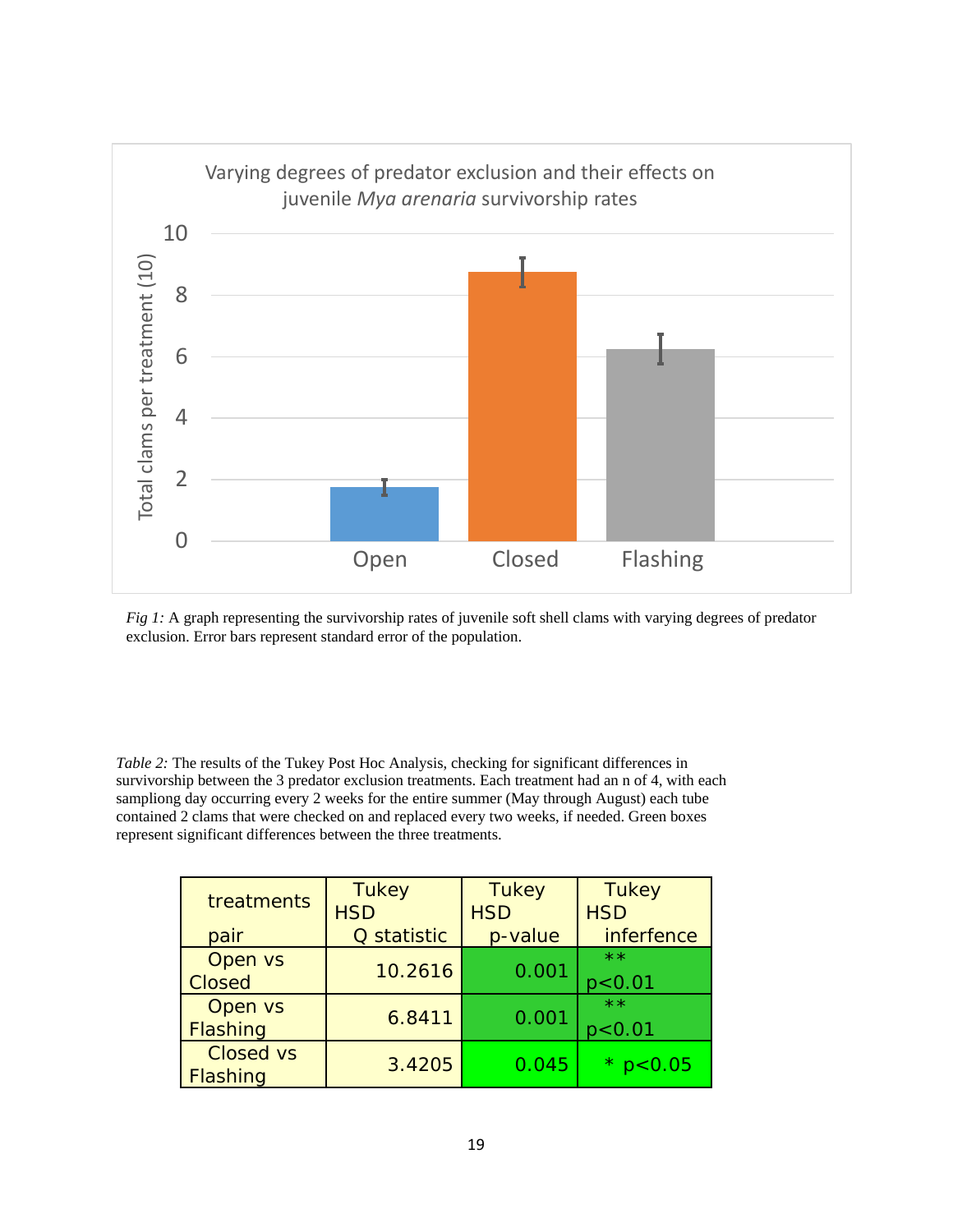#### **Chapter 3:**

## **Trophic shifts in the Saco River Estuary that occur with the arrival and summer residence of the striped bass (***Morone saxatilis***)**

Andrew Davidsohn; Advisor: Dr Carrie Byron Marine Science Center, University of New England, Biddeford, ME

### **Abstract**

As an important recreational fish, striped bass (*Morone saxatilis*) help create revenue for southern Maine bait shops, hotels, etc, by attracting anglers to the area. They rely on a host of migratory baitfish to fuel their yearly migrations north and south. Throughout the summer in New England, baitfish of all kinds can be found in the waters, alongside of some resident invasive species, like the European green crab (*Carcius maenas*). This leaves a large variety of food for the striped bass to feed off during the summer months, while they are preparing to travel south to spawn. Utilizing stable isotope analysis and stomach content analysis of striped bass, green crabs, and other bait species in the Saco River Estuary, I intend to track the trophic shifts occurring in the estuary when the striped bass arrive and encounter green crabs as a potential food source. Stable isotopes are still being processed, and the results are expected to arrive in mid to late September. It is expected that due to their high availability, green crabs will play a major part in the striped bass' diet throughout the summer, and this will be expressed through both stomach contents and stable isotope signatures. Understanding the effects of these invasive species is very important to maintaining a healthy population of striped bass in order to sustain the recreational, economic, and most importantly ecological benefits of these fish.

#### **Introduction**

With the arrival of May, the Saco River Estuary becomes an important feeding ground for the migratory striped bass (*Morone saxatilis*) in Southern Maine. Two locations where striped bass concentrate in the estuary are Biddeford Pool and the immediate area, and the mouth of the Saco River. These fish are an important part of the local economy, bringing money into the bait shops, boat sales/maintenance companies, restaurants, etc, located in Southern Maine. Striped bass are known to have a wide variety of prey ranging from baitfish to lobsters, to invasive species like the very well-known European green crab (*Carcius maenas*). The presence of these green crabs potentially provides the striped bass another food source to fuel their yearly migration. Striped bass constantly move in search of bait and can be found in many locations including boulder fields, flats, deep water, and coastal rivers, like the Saco (Walbaum, 1792). Their diet changes as they move further north and encounter different ecosystems, but it centers predominately around migratory baitfish such as sand eels (*Ammodytes americanus*), menhaden (*Brevoortia tyrannus*) and Atlantic mackerel (*Scomber scombrus*) (Nelson et al, 2003). **The plethora of bait presented and consumed by the striped bass in the Gulf of Maine leaves a major question to be answered: what role do green crabs play in the striped bass' diet as they migrate up and down the east coast of the United States??** Striped Bass are a pivotal predator in the summer waters of the Saco River Estuary.

With such a wide variety of bait, striped bass can find food just about anywhere, although, baitfish can be very scarce during certain times of the year, particularly when human harvesting of mackerel (January-May) and menhaden (summer) reduce the numbers of these baitfish (Atlantic mackerel, 2017). However, the underutilized European green crab can be found everywhere the striped bass swims, and in high numbers. This provides a potentially reliable food source for the striped bass throughout the year, especially if baitfish are scarce. Green crabs are an invasive species originating from northern Europe. Since their introduction to the east coast over 200 years ago, the green crabs have made significant changes to ecosystems, causing trophic shifts and likely opportunistic diet changes for many other secondary consumer organisms, like the striped bass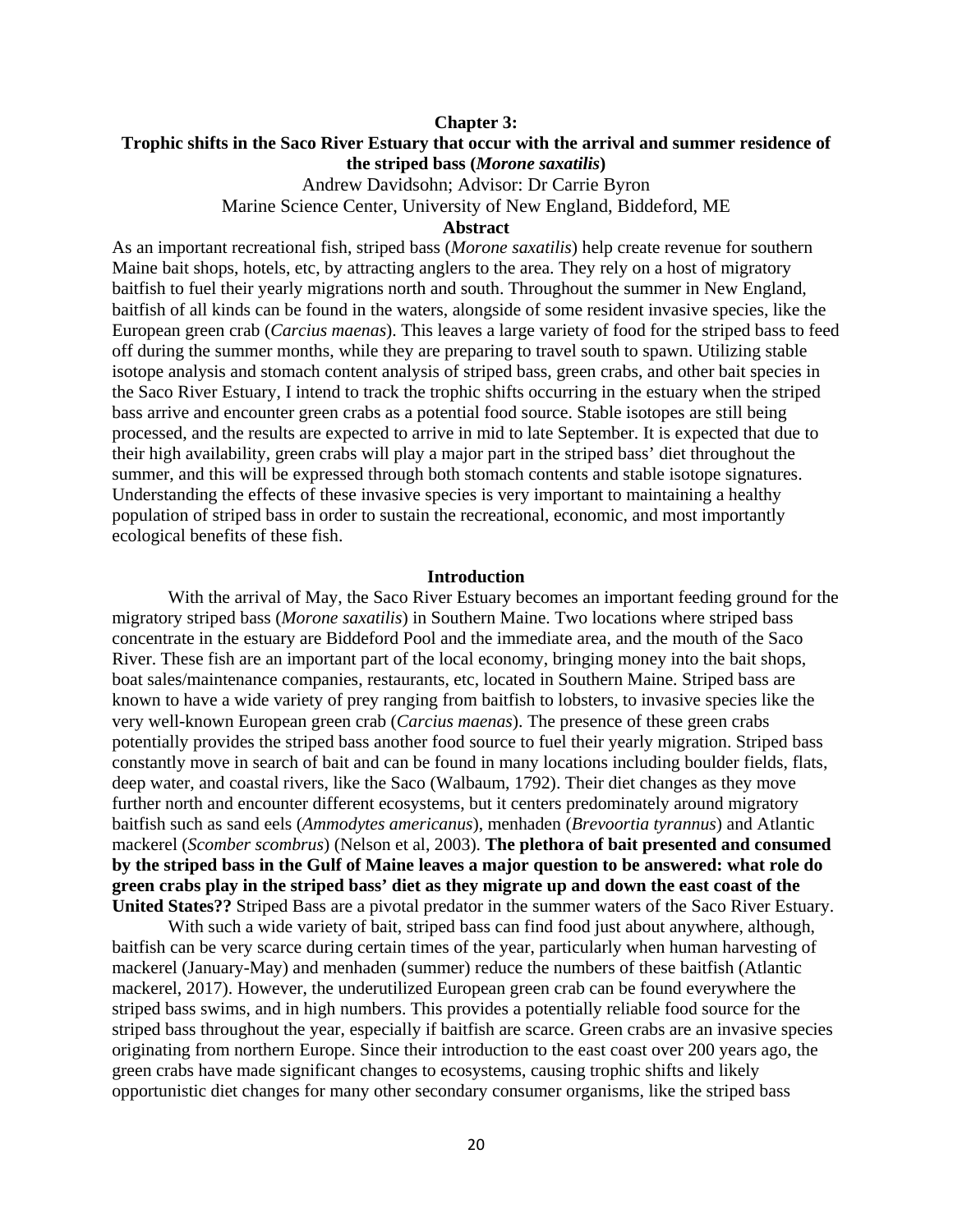(*Carcinus maenas*, 2011). Green crabs live in a range of locations but frequent shallow water in jetties, clam flats, and sandy bottom flats. They are opportunistic feeders and will eat virtually anything as long as it is easily accessible. Juvenile shellfish are a favorite prey item of the green crab, especially soft shell clams (*Mya arenaria*) (Tan, 2015). My previous research looked to quantify green crab predation rates on juvenile soft shell clams, and the results showed that green crabs accounted for 45% of all juvenile clam mortalities in Biddeford Pool. This research from the summer of 2016 focused on the analysis of the top-down pressure on soft shell clams caused by the green crabs, while my proposed 2017 summer research analyzed the bottom-up pressure on striped bass caused by the high abundance of the green crab.

The overall undergraduate research goal that I am working towards is to quantitatively and qualitatively catalogue the trophic interactions occurring within the Saco River Estuary. I worked with previously gathered stable isotope data, and used it to create a "food web" plot that presented a good representation of the trophic levels within the estuary and also provided the evidence needed to confidently state that strictly saltwater organisms had a significantly different carbon source from "estuarine" fish, and both saltwater and estuarine fish had significantly different carbon sources from freshwater fish that were caught a mile up river. This project gave me a basic understanding of the trophic interactions in the estuary, and also provided the necessary background in order to pursue more organism specific projects, like last summer's soft shell clam project, and hopefully, this summer's project looking at striped bass trophic interactions. By utilizing my first overarching project as a baseline, I hope to be able to gain an in depth understanding of the interactions occurring within the Saco River Estuary, which will open the doors to many other research projects that aim to conserve this amazing ecosystem. **The specific purpose of this project is to determine the importance of the green crabs in the diet of the striped bass, during the spring to fall migration, and residence in Maine, striped bass experience every year**. This migration is driven by migratory baitfish, like menhaden, but the striped bass come across many other types of prey, including the green crabs. The introduction of these invasive green crabs presents pressure on the organisms they consume, and it also puts different pressure on organisms that consume the green crabs. Using stomach content analysis and stable isotope analysis, it is hopeful that there will be observable shifts in the diet of the striped bass as the summer continues on from the time the striped bass arrive and they leave. Variability in striped bass stable isotope signatures and stomach contents will also be compared between size classes and between study sites. My research proposes to analyze if green crabs are a truly utilized food source for striped bass in comparison to two other well-known striped bass food sources in the Saco River Estuary, sand eels and mackerel. **I hypothesize that green crabs will make up a major percentage of the striped bass diet, especially smaller striped bass that are not able to eat larger bait like mackerel and menhaden.**

#### **Methods**

*Study Site:* The sites that were studied in this project were Biddeford Pool and the immediate area, and the mouth of the Saco River and the immediate area outside of the jetties. Biddeford Pool is a large pool with one inlet/outlet that fills and empties with the incoming and outgoing tide. Green crab populations are known to be high in the area, as explained to me by the local clammers. Striped bass also frequent the pool during the summers, chasing bait in and out. The Saco River empties into the Atlantic Ocean in Biddeford, ME, right on the University of New England campus. The mouth of the Saco River is a hotspot for striped bass fishing, and also hosts many mackerel, sand eels and green crabs, that the striped bass follow and eat.

*Sample Collection*: Rod and reel were used to collect all of the striped bass menhaden, and mackerel. Rods and reels were used in order to minimize our impact and allow us to control the number of fish that were sacrificed for the project. Seine nets were used to collect sand eels, as they are too small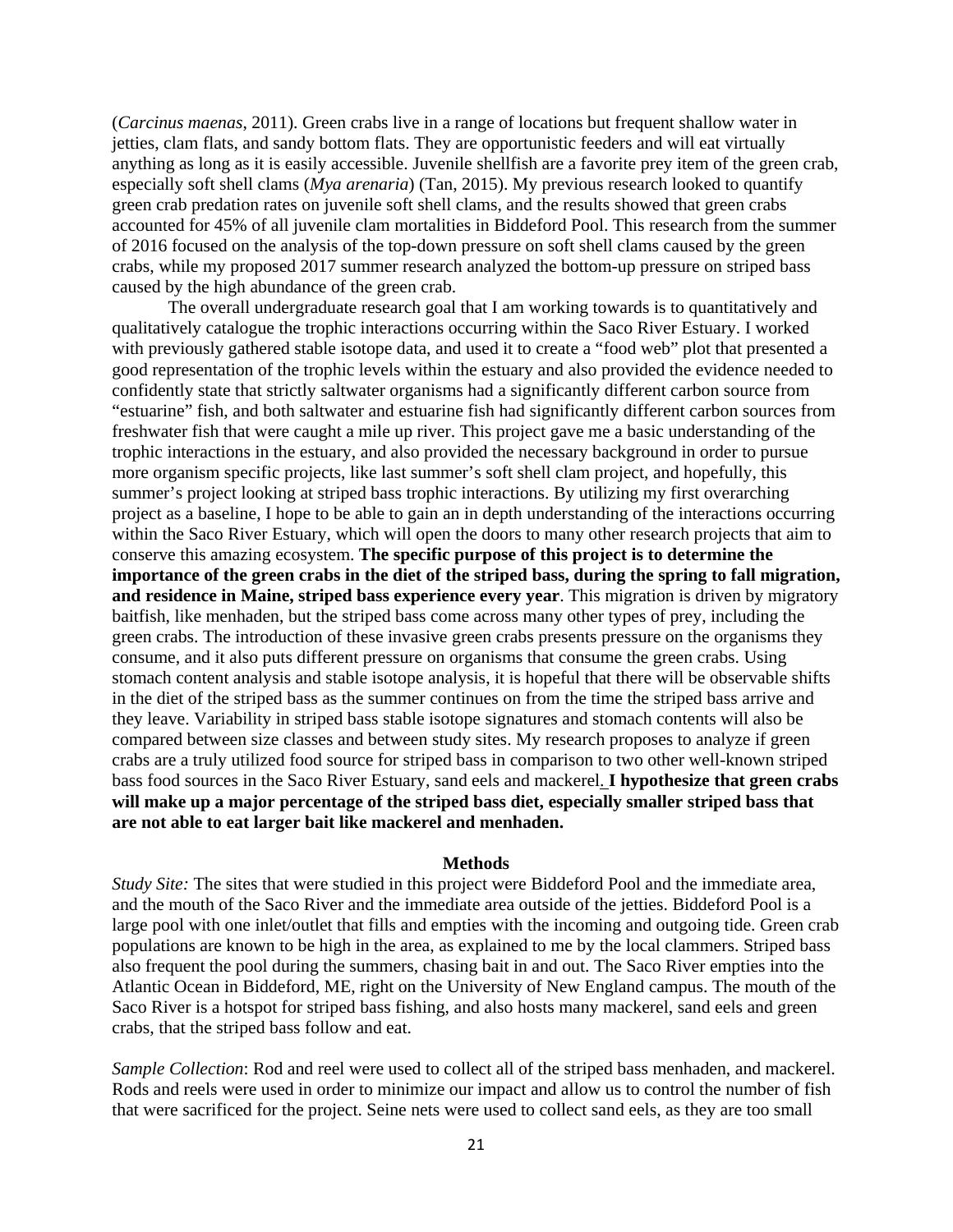and fast to try to catch any other way. Green crabs were collected while searching under rocks and macroalgae, and also by combing the beach for them. All other organisms were caught in the seine nets. Sampling occurred every week rather than bi-weekly, due to the shifting tides and availability of the actual organisms being sampled. Sampling occurred during 12 weeks in the summer when striped bass are known to be at their highest abundance in the Gulf of Maine (Walbaum, 1792).

*Analysis*: Samples were collected, processed, and encapsulated, and then sent off site to UC Davis Stable Isotope Facility. Stable isotope analysis (SIA) is performed using an elemental analyzer and a mass spectrometer. The values obtained are paired with two laboratory standards and measured in reference to these standards in order to correct the obtained values. The values sent back to us are conveyed relative to international standards (Carbon, 2017). Carbon-14 stable isotope signatures are tied to certain carbon sources (primary producers) and are expressed up and down the food chain i.e. the  $\delta^{13}$ C signature of algae eaten by a crab is reflected in the  $\delta^{13}$ C of the crab, and the  $\delta^{13}$ C of the crab is reflected in the  $\delta^{13}$ C of the fish that eats that crab. Alongside stomach content analysis of the striped bass, SIA provides a window into the natural changes in the striped bass' diet as the summer proceeds (via  $\delta^{12}C - \delta^{13}C$  signature shifts) and will also help to support or refute the hypothesis that green crabs are being utilized by striped bass as a major food source and make up a significant portion of their overall diet in Biddeford Pool and the Saco River estuary.

#### **Results**

Striped bass (*Morone saxatilis*) had the highest average δ15N value out of the eight species collected for this project, at a value of 16.17. All other species fell under the striped bass' δ15N value by at least 3.5. Mackerel (*Scomber scombrus*) and menhaden (*Brevoortia tyrannius*) occupied very similar δ15N values, as did 9-spine stickle backs (*Pungitius pungitius*) and winter flounder (*Pseudopleuronectes americanus*), and sand eels (*Ammodytes Americana*) and sand shrimp (*Crangon*   $spetimspinosa$ ).  $\delta^{13}$ C values varied widely, with some overlaps occurring between organisms. Striped bass showed a strong overlap with winter flounder and sand shrimp, with sand shrimp being the most common stomach content among striped bass during this project. Error bars on each point represent standard deviation of both  $\delta$ 15N and  $\delta$ <sup>13</sup>C. There was some overlap in the  $\delta$ <sup>13</sup>C error bars of the striped bass and the green crabs as well, but not as strong as striped bass, sand shrimp, and winter flounder.

#### **Discussion**

**Green crabs were not found to make up a major portion of the striped bass' diet in the Saco River Estuary.** The  $\delta^{13}$ C values of the green crab were not strongly reflected in the  $\delta^{13}$ C values of the striped bass, and crabs were found in limited amounts in the bass' stomachs. The striped bass had the highest δ15N value out of all the organisms sampled, which was expected. This was anticipated because it was the consumer of focus and none of the species sampled in this project were secondary consumers or even tertiary consumers that would eat a striped bass. δ15N levels increase within an organism's flesh as it consumes and assimilates the energy and nutrients from other organisms (Fry 2006). δ15N therefore accumulates in higher concentrations per organism in higher trophic levels, explaining the high δ15N value for striped bass in this project.

 $\delta^{13}$ C values and stomach content analysis were much more useful in analyzing whether to support or refute the hypothesis that greens crabs make up a major portion of the striped bass' diet during the migration than  $\delta$ 15N.  $\delta$ <sup>13</sup>C values reflect the carbon source a primary producer is using to form energy (Fry, 1991). Overlap in  $\delta^{13}$ C indicates that there is upstream nutrient cycling occurring between two organisms. Once a consumer eats another organism, the prey's  $\delta^{13}C$ signature is incorporated into the predator's  $\delta^{13}$ C signature and changes it to more closely reflect the prey's  $\delta^{13}$ C signature. The  $\delta^{13}$ C values of the striped bass and green crabs did have some overlap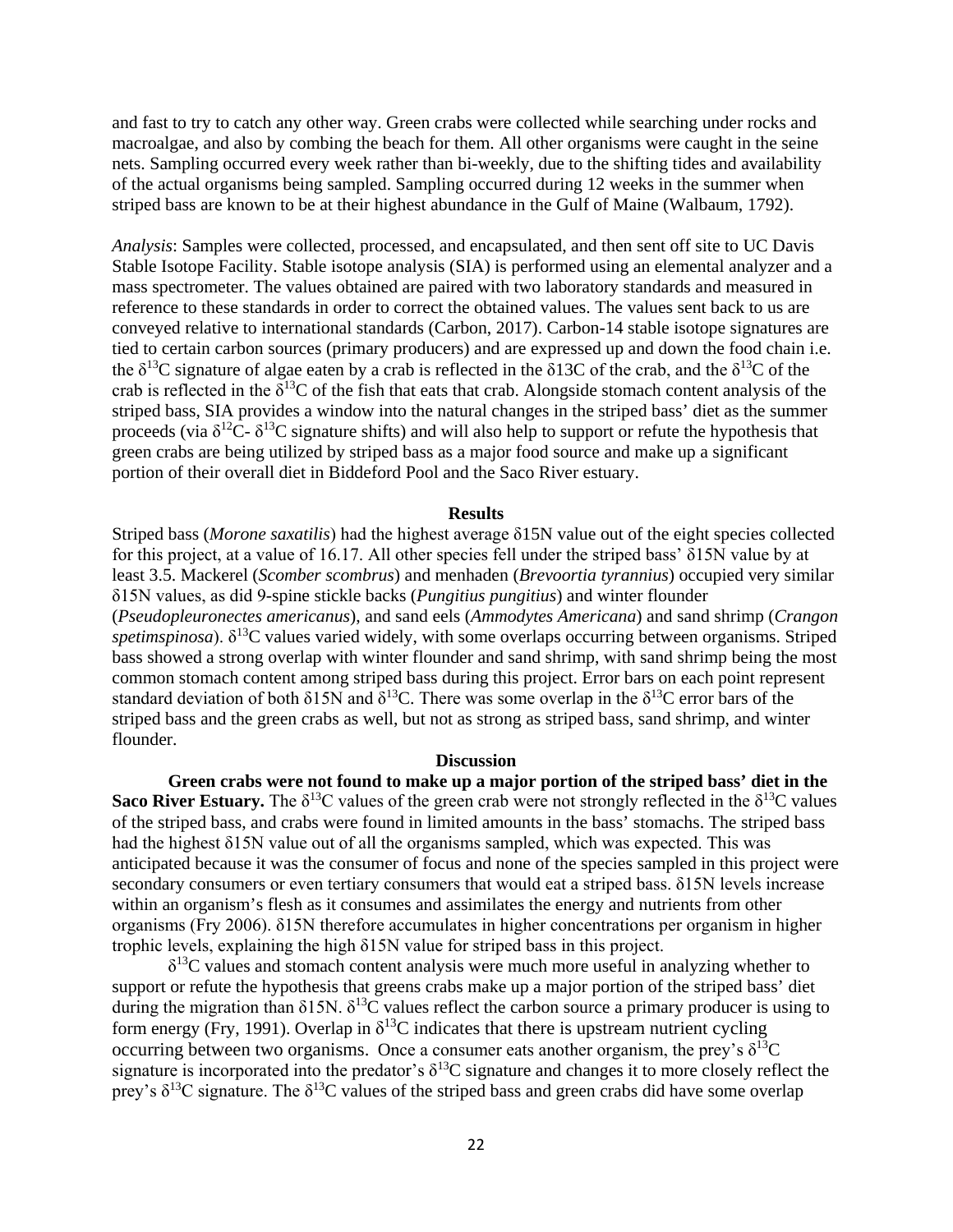(Figure 1), but it was minimal. The wide spread of  $\delta^{13}$ C values (Figure 1) express the wide variety of bait the striped bass consume. In reference to Chapter 1 of this thesis, the wide array of  $\delta^{13}C$  values also expresses the differences in the carbon sources of estuarine and saltwater organisms. The striped bass' access and ability to handle to a range of salinities and habitats and have access to wide variety of bait suggests that the green crabs are presented to the striped bass, but there is so much other bait that it is not energetically favorable to be eating one single crab at a time.

The one definite green crab appearance in a striped bass' stomach, was later in the summer (July), and in a bass in the  $40+$  cm range (Table 1). For many of the fish, much of the stomach contents were digested, but evidence of crab carapaces was found in some the fish. Green crabs were prevalent at both sites the fish were being caught, presenting themselves as a viable food source for the striped bass. However, many more striped bass were found with sand eels and sand shrimp in their stomachs than green crabs (*Table 1*). These organisms congregate in large schools, making them easier to prey on in larger quantities for the bass. Another factor considered was the size classes of the fish that were sampled. The majority of the fish (15 of 24) were under 40 cm, and these fish had stomach contents consisting mostly of sand shrimp and some small sand eels. Fish above 40 cm were found with larger organisms in their stomachs, like larger bait fish and green crabs. In the coastal waters of Massachusetts, the average size of green crabs eaten by striped bass increases linearly with the length of the striped bass eating them, with green crabs being most abundant in striped bass that were less than or equal to 42 centimeters (Nelson, 2003). Crabs in general are also very common food for striped bass, with green crabs making regular appearances in the stomach of striped bass in the coastal waters of Massachusetts (Nelson, 2003). These findings from Massachusetts help to explain why green crabs were not found in high numbers in the stomach of striped bass in the Saco River Estuary. The striped bass that were caught for this project were much smaller than the fish caught in Nelson et al., suggesting that the striped bass in the Saco River Estuary are only beginning to consumer green crabs at larger sizes (>40 cm).

#### **Conclusion**

Striped bass are a pivotal part of both the ecosystem and economy in New England. Recreational fishing, limited commercial fishing, and the culture behind striped bass bring in money from across the country. This importance of the bass stresses how crucial they are to both us and the ecosystem. Their wide diet range and nondiscrimination appetite makes them a key secondary consumer in the coastal waters of New England. Understanding the ecology behind these predators is key in preserving the resource and ecosystem surrounding them. In Maine, the story is no different. This project presented several key findings and speculations about the striped bass in the Saco River Estuary. Striped bass below 40 cm in the Saco River Estuary were not found to have any green crabs in their stomachs. Above 40 cm, the bass were found to have larger baitfish and green crabs in their stomachs, indicating a diet shift with growth in striped bass. SIA signatures reflected the stomach contents of the striped bass, which helped to build the picture of the striped bass' diet in the Saco River Estuary.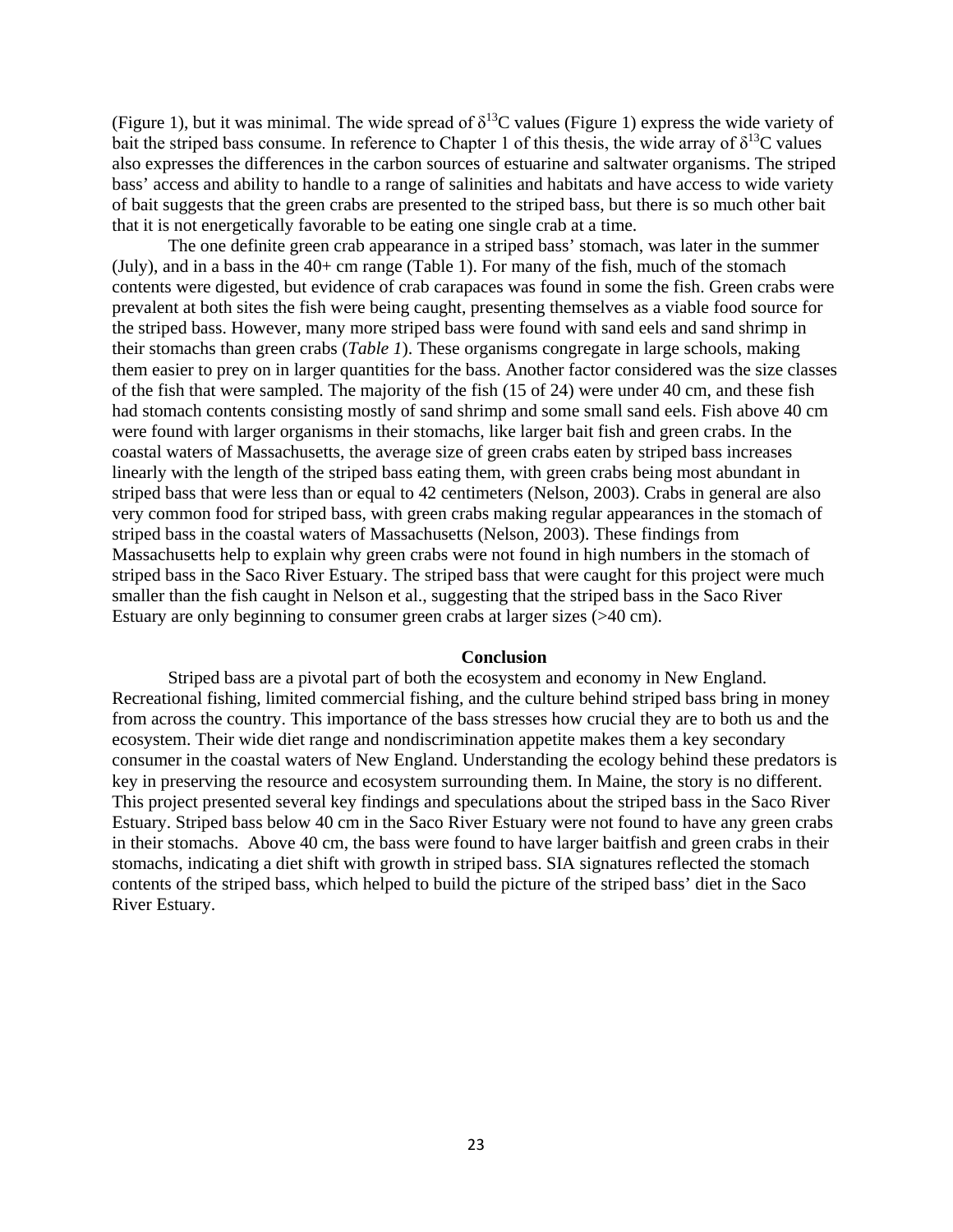

*Fig. 1*: A biplot comparing the  $\delta^{13}C$  and  $\delta^{15}N$  of the species collected in Saco Bay for this project.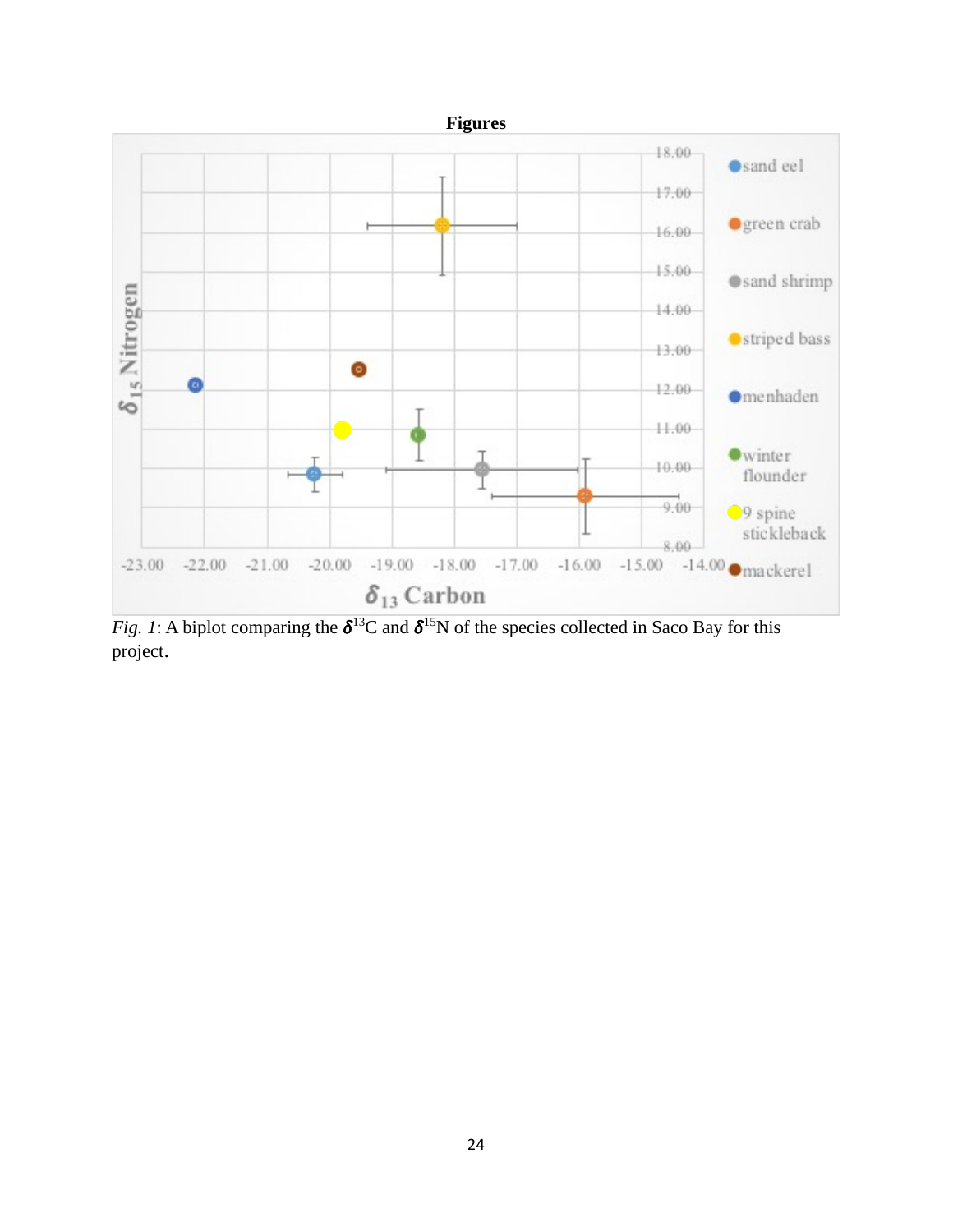| <b>Individual Label</b> | Length of bass (cm) | Date Caught | Species (w/in)           | Length (cm)    |
|-------------------------|---------------------|-------------|--------------------------|----------------|
| MS1                     | 34                  | 5/30/17     | unidentifiable           |                |
| MS <sub>2</sub>         | 37                  | 5/30/17     | unidentifiable           |                |
| MS3                     | 31                  | 5/30/17     | scud                     |                |
| MS4                     | 39                  | 5/30/17     | unidentifiable           |                |
| MS5                     | 33                  | 5/30/17     | unidentifiable           |                |
| MS6                     | 37.5                | 5/30/17     | sand eel                 | 4.5            |
|                         |                     |             | sand eel                 | $\overline{4}$ |
| MS7                     | 30.5                | 5/30/17     | empty                    |                |
| MS8                     | 32                  | 5/30/17     | unidentifiable           |                |
| MS9                     | 47                  | 6/12/17     | none                     |                |
| <b>MS10</b>             | 35.5                | 6/13/17     | sand shrimp              | $\overline{2}$ |
|                         |                     |             | sand eel                 | 3              |
| <b>MS11</b>             | 33                  | 6/13/17     | unidentifiable           |                |
| <b>MS12</b>             | 76.2                | 6/26/17     | none                     |                |
| <b>MS13</b>             | 31                  | 6/26/17     | bloodworms               | digested       |
| <b>MS14</b>             | 33                  | 6/26/17     | sand shrimp/bloodworms   | SS: 3.5        |
| <b>MS15</b>             | 32                  | 6/26/17     | sand shrimp/fish spine   | SS: 4          |
| <b>MS16</b>             | 40.5                | 6/28/17     | scud                     |                |
| <b>MS17</b>             | 41                  | 6/28/17     | unidentifiable           |                |
| <b>MS18</b>             | 33                  | 7/6/17      | sand shrimp              |                |
|                         |                     | 7/6/17      | bloodworms               |                |
| <b>MS19</b>             | 69                  | 7/6/17      | empty                    |                |
| <b>MS20</b>             | 75                  | 7/6/17      | large baitfish skeleton  |                |
| <b>MS21</b>             | 75                  | 7/6/17      | empty                    |                |
| <b>MS22</b>             | 46                  | 7/18/17     | green crab/sand shrimp   |                |
| <b>MS23</b>             | 70                  | 7/20/17     | empty                    |                |
| <b>MS24</b>             | 65                  | 7/20/17     | mackerel (half digested) | $27\,$         |

*Table 1:* Striped bass stomach contents from the Saco River Estuary (Summer 2017)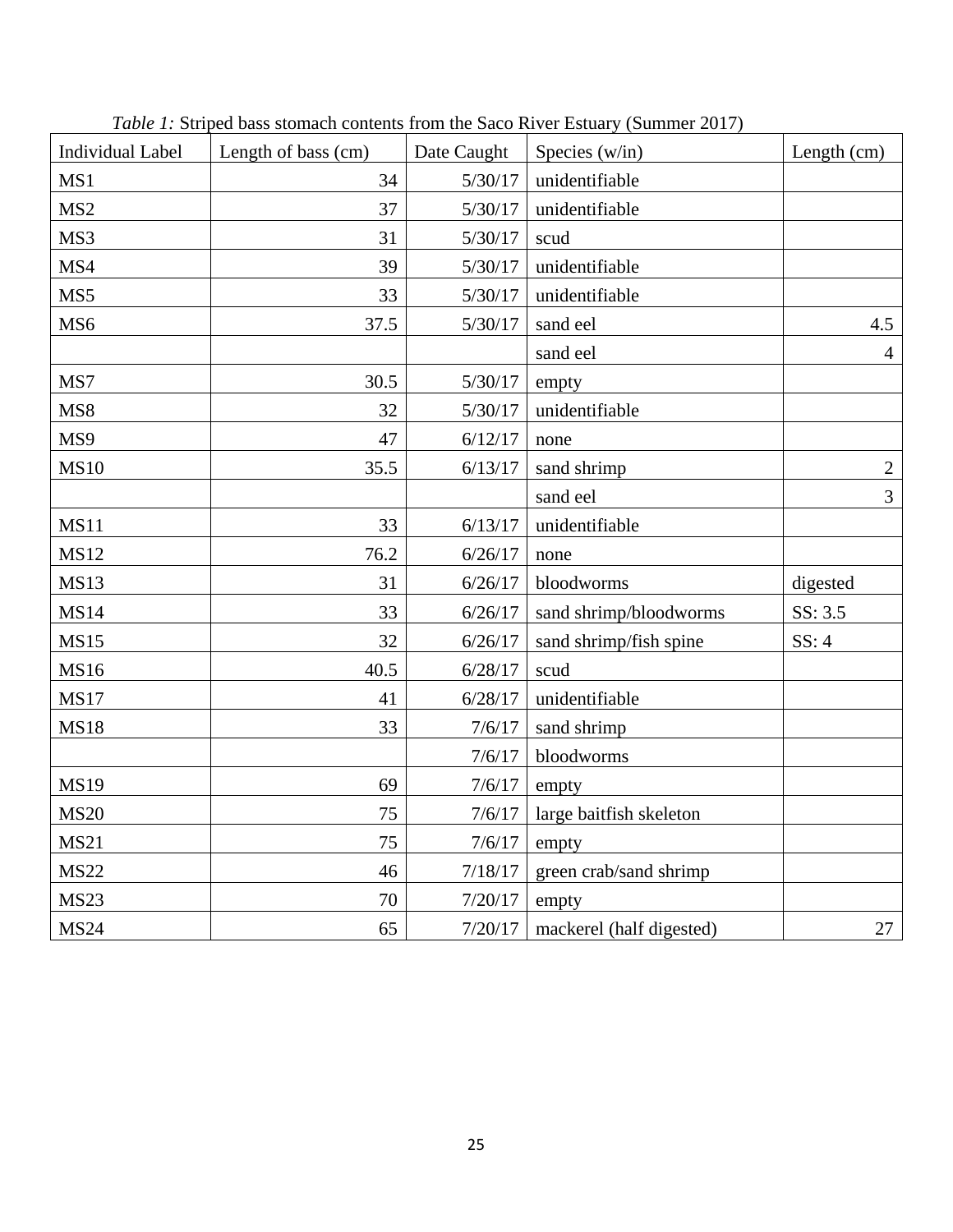#### **Thesis Conclusion**

My overall hypothesis that **green crabs play an intermediary role in the food web between soft shell clams and striped bass** was supported through both results from my research at UNE, but also through literature review of studies analyzing similar factors surrounding green crabs, striped bass, and soft shell clams. This thesis expresses the importance of understanding the impacts of the European green crab by analyzing the impacts they have on a commercially important species, soft shell clams, and on a recreationally important species, the striped bass. Stable isotope analysis of the samples taken from the Saco River provided several important outcomes. Significant differences between the δ13C signatures of freshwater, estuarine, and saltwater organisms were found within a one mile stretch of river, from the mouth of the river up to the first dam. This represents the gradient of primary producers and detritus being utilized by the various food webs that converge in this short section of river. The niche partitioning between these three classes of organisms that is represented by the significant differences in  $\delta$ 13C values highlights that there are some overlaps between the freshwater, estuarine, and saltwater food webs being analyzed, but there are distinct lines that can be drawn between the types of organic matter being utilized at the base of each food web. Out of all the species sampled in the river, the striped bass had the highest δ15N value, representing that it was the top predator sampled. Their wide range of food sources is represented by the fact that the striped bass' δ13C value is leaning towards the estuarine group. Predator-prey interactions between green crabs and soft shell clams also suggested significant upstream nutrient cycling, with 45% of all soft shell clam deaths used in the project being attributed to green crabs. This was based on physical characteristics of green crab predation expressed in the dead clams. This, with evidence of predation on green crabs by striped bass in both this project and in the literature, aids in the understanding of the importance of these interactions introduced by this established invasive species. The nutrient flow between soft shell clams and striped bass is being facilitated by these green crabs and their high predation rates upon juvenile soft shell clams.